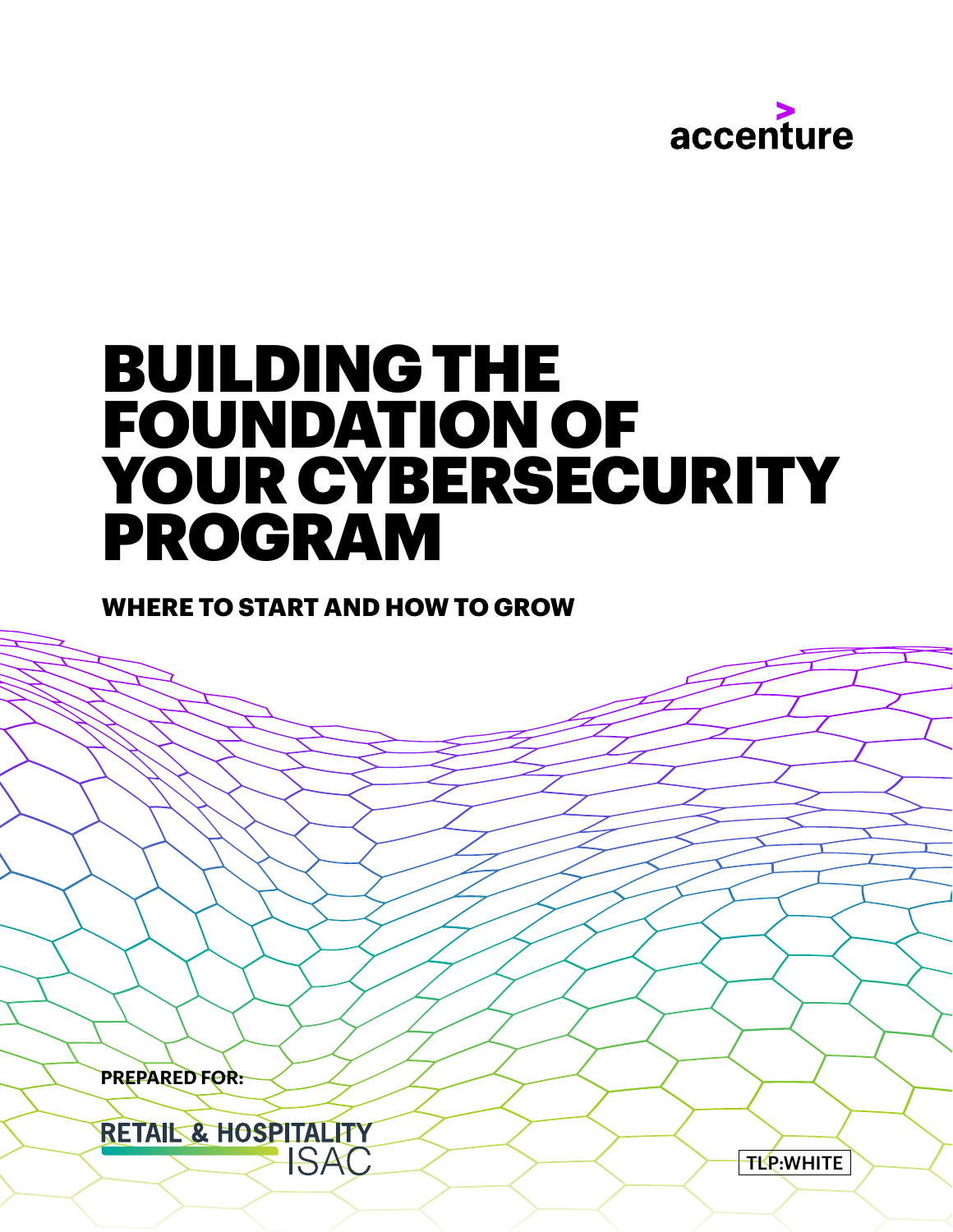# TABLE OF CONTENTS

| <b>Executive Summary</b>                                  | 3               |
|-----------------------------------------------------------|-----------------|
| <b>People - Skillsets and Knowledge</b>                   | 4               |
| Cybersecurity program functions                           | 5               |
| Headcount and expertise requirements                      | 7               |
| Tools for evaluating existing cybersecurity staff         | 9               |
| Cybersecurity employment and attracting talent            | 10 <sup>°</sup> |
| <b>Process - Putting People to Work</b>                   | 11              |
| Key processes for an effective cybersecurity program      | $12 \,$         |
| Collaboration with other business functions               | 13              |
| Implementing continuous process improvements              | 14              |
| Nurturing a culture of security                           | 15              |
| <b>Technology - The Tools of the Trade</b>                | 16              |
| Selecting the appropriate technologies with minimal costs | 17              |
| Prioritizing technology implementation                    | 18              |
| Partnering with other functions for technology spend      | 19              |
| <b>Oversight - Watching the Watchmen</b>                  | 20              |
| <b>Action Items</b>                                       | 22              |

accenture

**RETAIL & HOSPITALITY**<br>ISAC

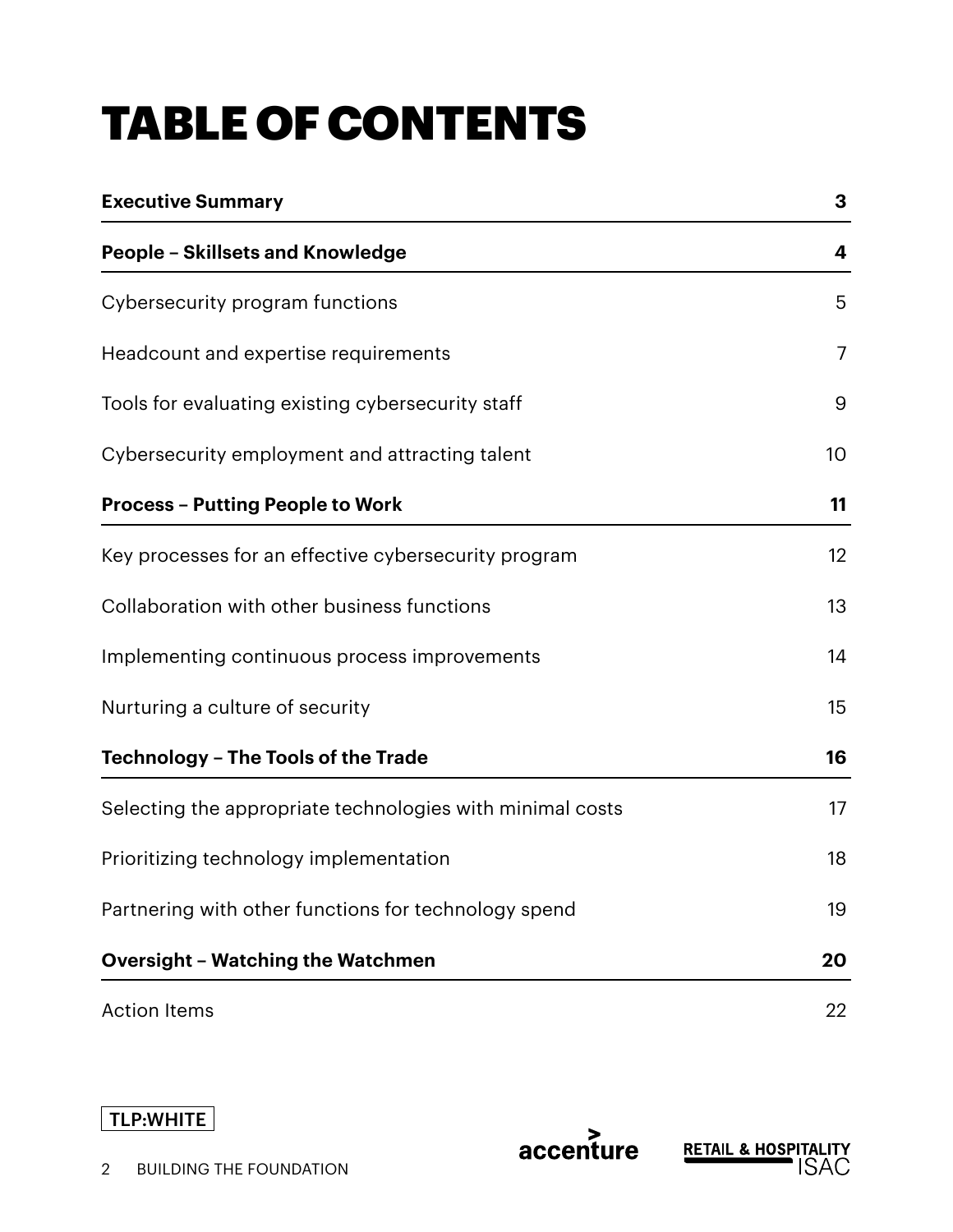## EXECUTIVE SUMMARY

The Retail & Hospitality Information Sharing and Analysis Center (RH-ISAC) is the trusted community for sharing sector-specific cyber security information and intelligence.

The RH-ISAC connects information security teams at the strategic, operational and tactical levels to work together on issues and challenges, to share practices and insights, and to benchmark among each other—all with the goal of building better security for the retail and hospitality industries through collaboration. RH-ISAC serves all retail and hospitality companies, including physical and online-only retailers, restaurants, hotels, gaming casinos, food retailers, consumer products and more. For more information, visit www.rhisac.org.

Building the Foundation of Your Cybersecurity Program is a guide that was developed by Accenture with member support from the RH-ISAC Security Operations Working Group.

The mission of the RH-ISAC Security Operations Working Group is to foster a collaborative forum to share best practices on how resource-strapped teams can maximize resources—including those provided by the RH-ISAC—to strengthen their defenses and be better able to communicate their position and future needs with internal stakeholders.

The cybersecurity landscape is continuously evolving, and organizations need to take steps to protect themselves from increasingly complex threats on an ongoing basis. This means investing in, building, and maintaining an appropriate cybersecurity program to protect enterprise assets as well as customer data. Building a strong cybersecurity program requires a multifaceted approach that combines diverse skill sets, processes, tools and technology. Usually, oversight is another integral piece of the puzzle, both from internal and external entities. This guide focuses on aiding organizations in determining if they possess the appropriate people, process, technology, and oversight to operate an effective cybersecurity program.

accenture

**RETAIL & HOSPI**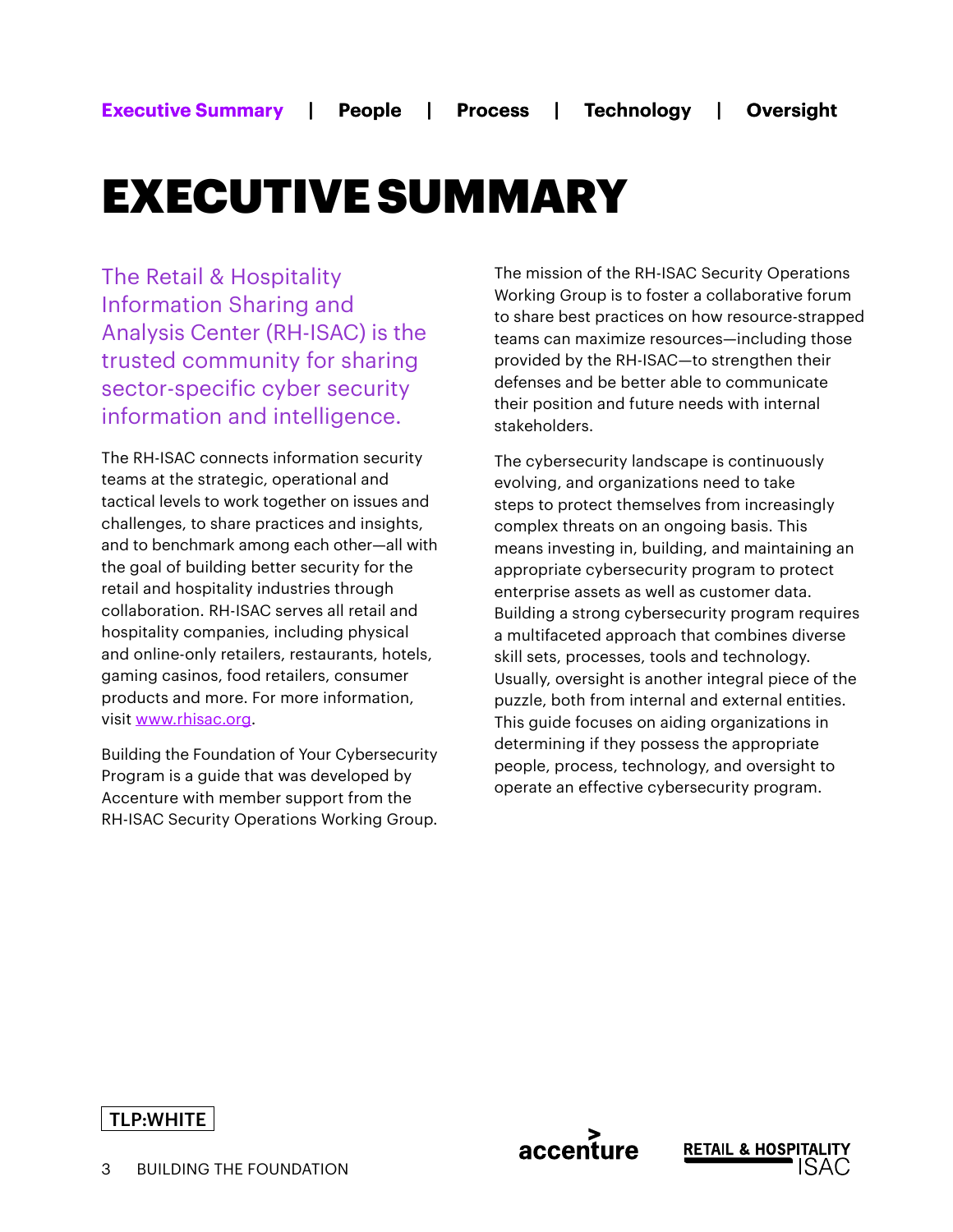## PEOPLE – SKILLSETS AND KNOWLEDGE

Cybersecurity professionals are on the front lines of protecting the organization's "crown jewels" and it is important to enlist team members with the right skill sets to run a successful cybersecurity program.

Cybersecurity professionals are in high demand and short supply, and this trend will continue. According to Gartner TalentNeuron, there was anticipated talent shortage of nearly 2 million jobs by end of 2019. The global COVID-19 pandemic has resulted in a surge in demand for cybersecurity professionals, with a 65% upswing in demand in the U.S. alone.1 This shortage creates a challenge for organizations, as it means they need to show a competitive advantage to attract and retain the best talent, ensure they are filling the required skill sets, and get the most out of their current people with the processes and technologies they have in place.

In this sub-section, we provide insights on how organizations should structure their cybersecurity program functions to maximize effectiveness of the available resources, so they can provide adequate coverage for all aspects of cybersecurity. We will review the following four key areas:

- i. Cybersecurity program functions
- ii. Headcount and expertise requirements
- iii. Tools for evaluating existing cybersecurity staff
- iv. Cybersecurity employment and attracting talent

#### TLP:WHITE

accenture

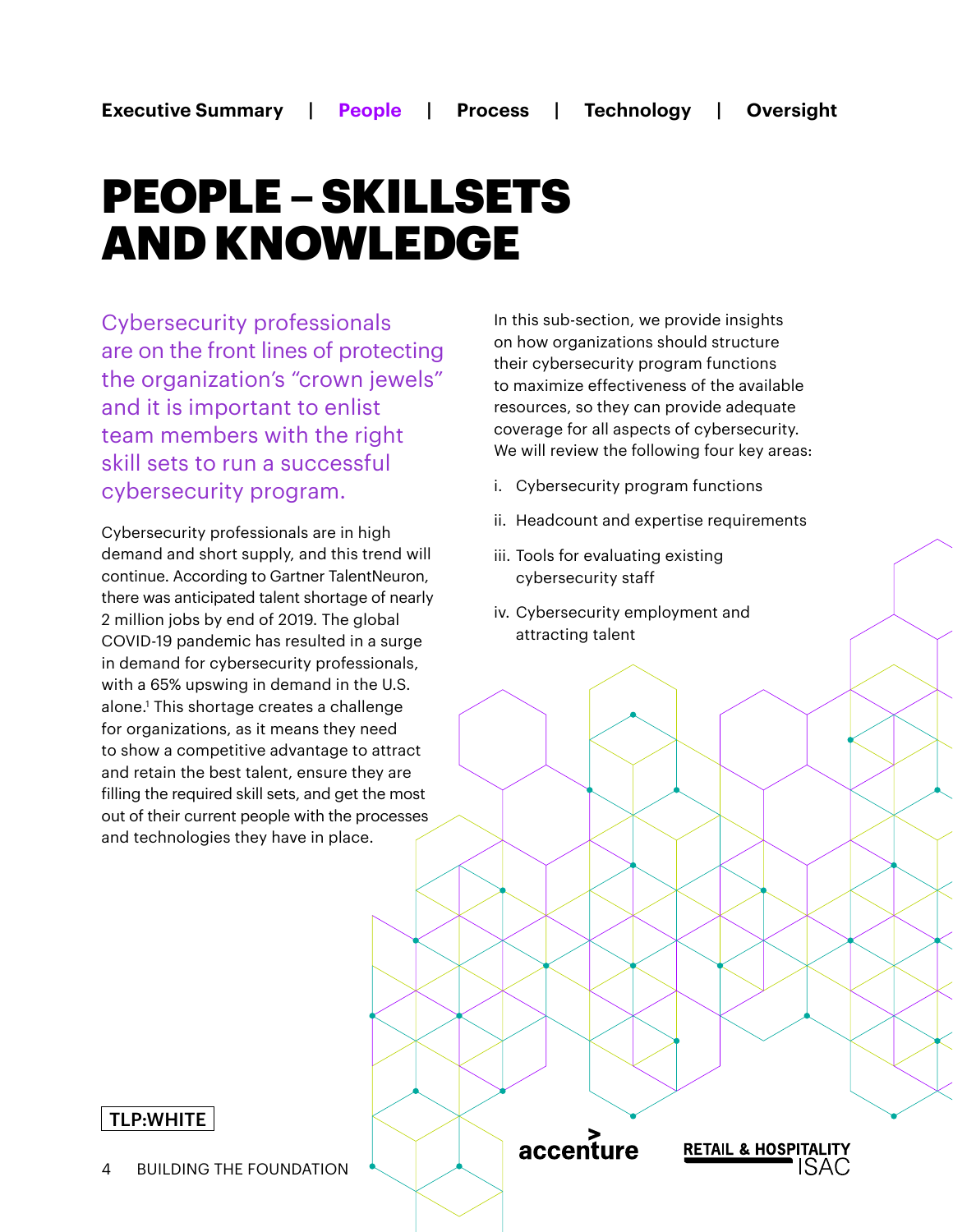## **Cybersecurity program functions**

Cybersecurity programs should make every effort to provide capabilities across key functions that help an organization manage the entire lifecycle of cybersecurity controls. Aligning the organization's resources in specific functions helps to focus available resources, maximize their effectiveness, and ensure availability of skills to meet their cybersecurity goals.

A successful way to group teams into functions is to align the resources per the [NIST Cybersecurity Framework](https://www.nist.gov/cyberframework) (NIST CSF).2 As discussed in Section 1 above, the NIST CSF identifies the following five primary functions for a cybersecurity program and these functions could be used to structure cybersecurity teams:

- **Identify** Resources and skills geared toward identification and management of the organization's risks, as well as overall cybersecurity program strategy. The typical areas covered under this function include asset management, architecture, governance approach, risk identification, and risk management strategy.
- **Protect**  Resources and skills geared towards developing and implementing safeguards to contain the effects of a potential cybersecurity event.

Typical areas covered under this function include cybersecurity training, identity and access management, data protection and security, maintenance, patching, and protective technologies for technical, physical and administrative effectiveness.

- **Detect** Resources and skills geared towards identifying the occurrence of cybersecurity events. The typical areas covered under this function include anomaly and event detection, security monitoring, and intrusion detection.
- **Respond** Resources and skills geared towards responding to a detected cybersecurity threat. The typical areas covered under this function include response planning, communications, mitigation analysis, and continuous improvement of detection and response processes.
- **Recover** Resources and skills geared towards responding to restore operations due to a cybersecurity incident or wide-scale disaster. The typical areas covered under this function include disaster recovery planning, communications, and overall improvements.

**RETAIL & HOSP** 

accenture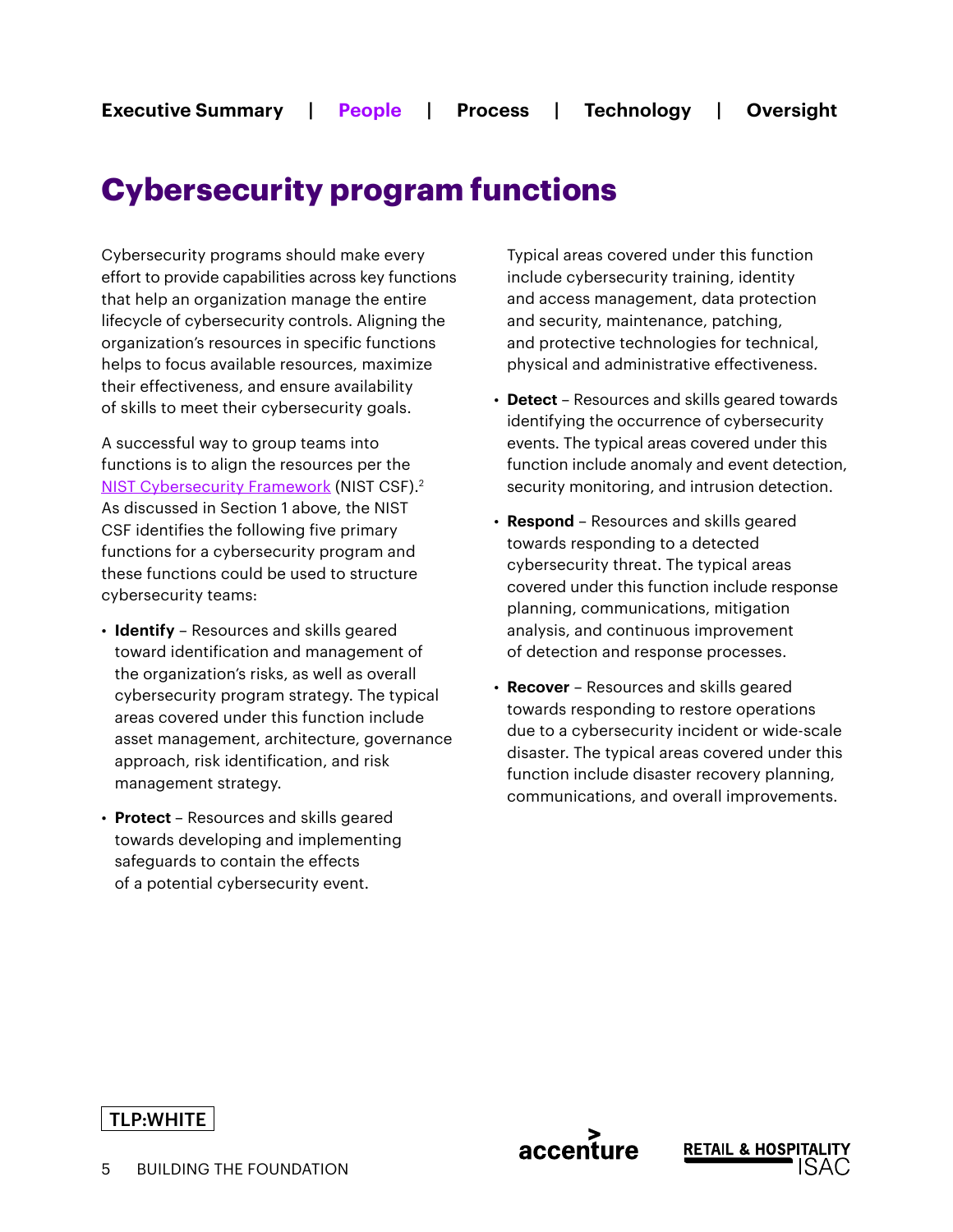#### **Business and security interface – The three lines of defense**

Too often, businesses think of security as a self-contained process: security is often "siloed" off by itself. But security is a comprehensive issue, and one that needs the involvement of the entire company. The success of the cybersecurity program is governed not only by the cybersecurity staff, but also by the close involvement and partnership with the business and audit functions. The cybersecurity program should be built with considerations for the interfaces and integration with other functions within the organization. One approach for defining the interface is provided within the "[Three Lines of Defense"](https://na.theiia.org/standards-guidance/Public Documents/PP The Three Lines of Defense in Effective Risk Management and Control.pdf) model, which provides a multi-layered approach and attempts to delineate the responsibilities for various groups.3

- **First Line of Defense (Operational Management)** – This group of employees own and manage the risk, while executing controls and associated procedures on a day-to-day basis. The operational management also enacts corrective procedures and takes appropriate actions in case deviation from the cybersecurity controls and procedures is identified.
- **Second Line of Defense (Risk Management and Compliance)** – The organization's risk and compliance functions facilitate and monitor the implementation of the cybersecurity controls and procedures by the operational management. Cybersecurity risk is one of the broader risks being monitored by the second line of defense, and as such can correlate and report against other types of risks to the upper management. The second line of defense is considered a management function with limited independence on the operational management; however, it is not completely independent and needs additional oversight for proper monitoring of risk and controls.
- **Third Line of Defense (Audit Functions)** Internal and external audit groups independently validate security controls and their effectiveness and provide their audit statements to board for their review and acceptance. This provides an independent check and balance mechanism to validate appropriate implementation of risk and control procedures and help monitor the current security posture of the organization and identify areas for improvement.

accenture

**RETAIL & HOSPIT/**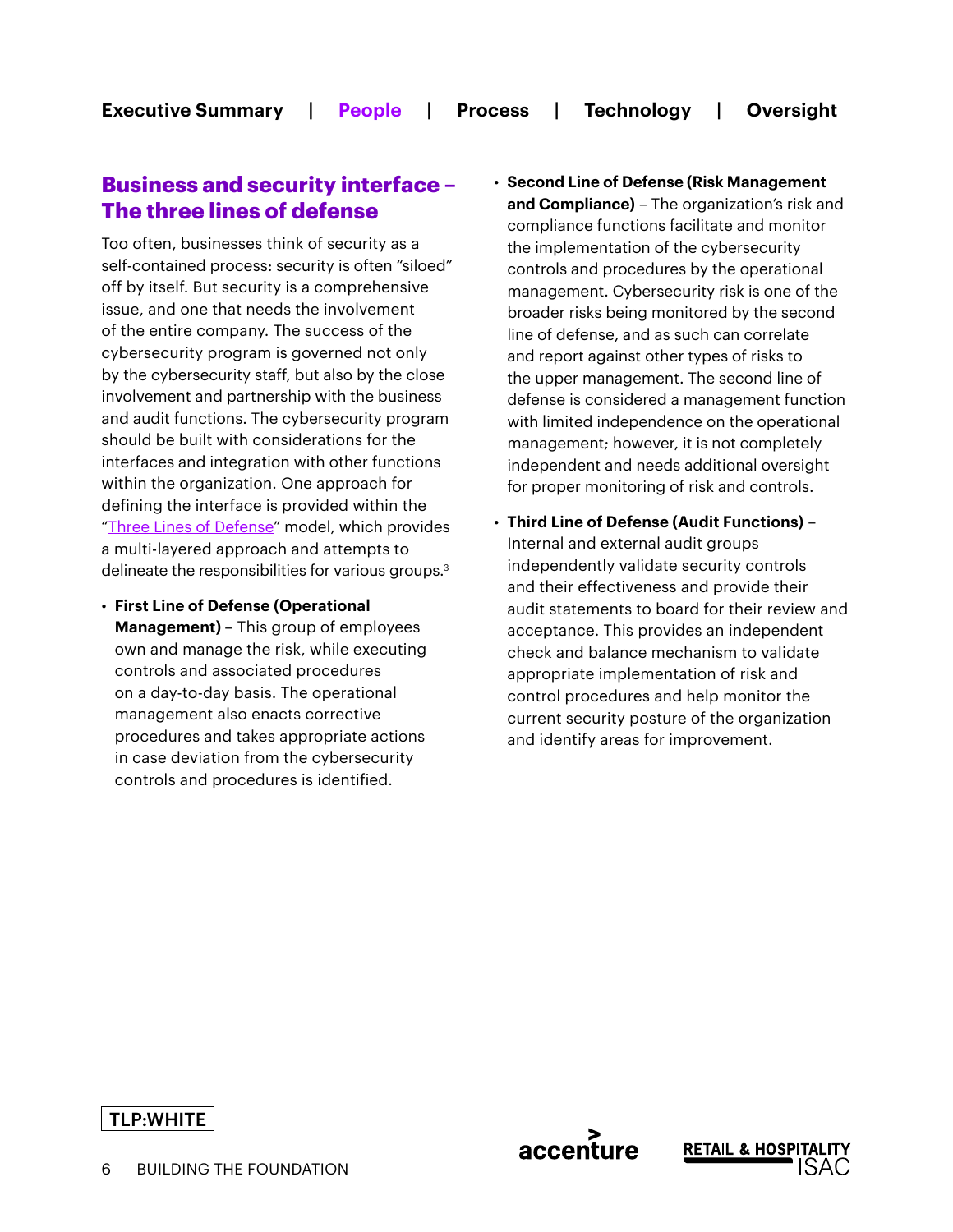### **Headcount and expertise requirements**

Organizations vary widely, and as discussed above, there is no "one size fits all" approach when determining cybersecurity spend, staffing, and headcount. Organizations should periodically analyze their staffing to confirm there is effective coverage within all cybersecurity departments. To try to ensure the right resource availability, the following are suggested minimum skill sets within the cybersecurity department:

- **Security Architecture** Help define and maintain the enterprise security architecture in alignment with the organization's vision and security objectives. Further, these resources define detailed architecture for various solutions, technology, network, cloud, and other components of the environment.
- **Risk Management** Focus on identification, assessment, and mitigation of cybersecurity risks by understanding the organization's business, technology, and security environment. They help organizations review inherent risks, identify associated technical, physical, and administrative controls, and further enact remediation plans to address risks in a methodical manner.
- **Identity and Access Management Specialist (IAM)** – Help manage employee, third party, and customer identities on the organization's infrastructure and applications. These resources also help govern access and authorization for users for information technology and systems.
- **Vulnerability Management and Penetration Testing** – Adept at identifying, classifying, and prioritizing security vulnerabilities across application, infrastructure, and other technologies, and help organizations reduce their exposure. Advanced skill sets include Internet of Things (IoT) security, mobile device vulnerability management, blockchain, and artificial intelligence. These professionals monitor networks and applications to determine existence of weaknesses and identify methods to remediate gaps.
- **Patch Management** Maintain technology components and ensure appropriate vendordeveloped patches and updates are deployed in a timely manner, in sync with identified vulnerabilities.
- **Security Monitoring Analyst** Resources with broad-based skill sets who have the ability to monitor information system components using central consoles (e.g. event monitoring platform) and identify critical events of interest that could be potentially classified as security incidents.
- **Incident Response and Detection** Tasked with responding to known detected threats and looking for ways to minimize the impact of an incident while allowing for smooth operations of underlying technology components and business processes. Once an anomaly is detected then it is triaged to determine next steps according to best practices.



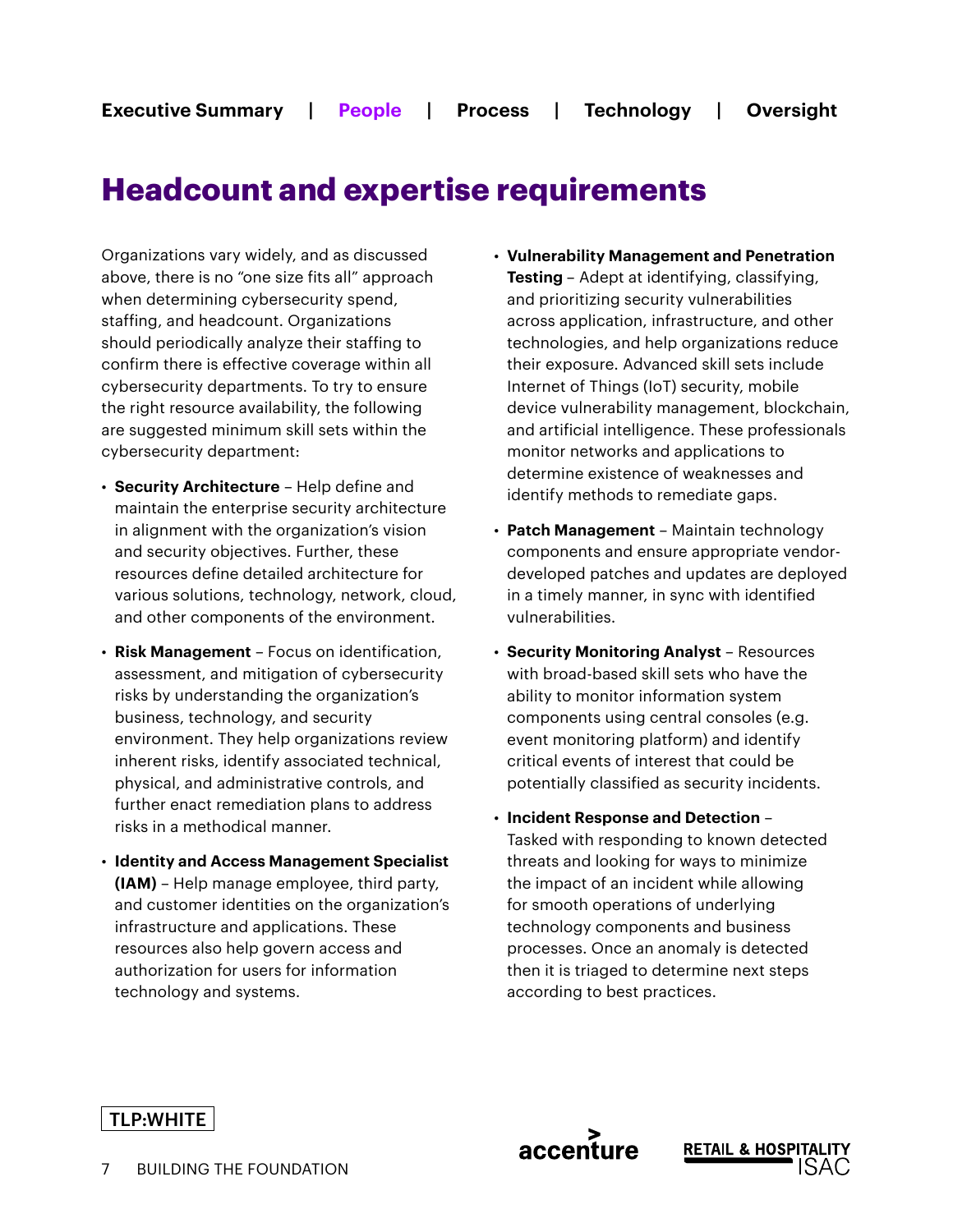#### **Executive Summary | People | Process | Technology | Oversight**

Organizations should ensure they are providing adequate budgetary allowances to staff, train, and, retain skilled cybersecurity resources. There are several benchmarks in the industry to help guide organizations on budgeting and staffing. Overall, spending is on the rise according to Gartner, in 2019 cybersecurity and IT risk budgets will increase by almost 9% year-over-year, reaching up to \$124 billion.<sup>4</sup> 43% of the budget is attributed to employee growth within cybersecurity departments. International Data Corp. (IDC) estimates that organizations should spend between 7 and 10% of their IT budget on security.<sup>5</sup> According to the CISO Benchmark survey conducted by RH-ISAC in 2019, only 10% of companies said they spend more than 8% of their IT Budget on cyber security. The graph below shows survey results.

The Carnegie Mellon Software Engineering Institute examined various benchmark publications and other resources for CISOs that help determine the appropriate staff size and budgets for organizations.

Key data points include the following:6

- 3 to 6 information security staff per 100 IT staff
- 1.75 information security staff per 1 internal IT auditor
- 1 information security staff per 5,000 networked devices (workstations, switches, firewalls, servers, etc.)
- 3% to 11% of the total IT budget is allocated to information security

These statistics provide a reference point for staffing the cybersecurity function, but they aren't a one-size-fits-all. These results are highly dependent on company size and industry, and on the functions and activities that the CISO is responsible for performing and overseeing.

#### **Percentage of IT budget dedicated to information security by RH-ISAC members, RH-ISAC annual CISO benchmark, 2019.**

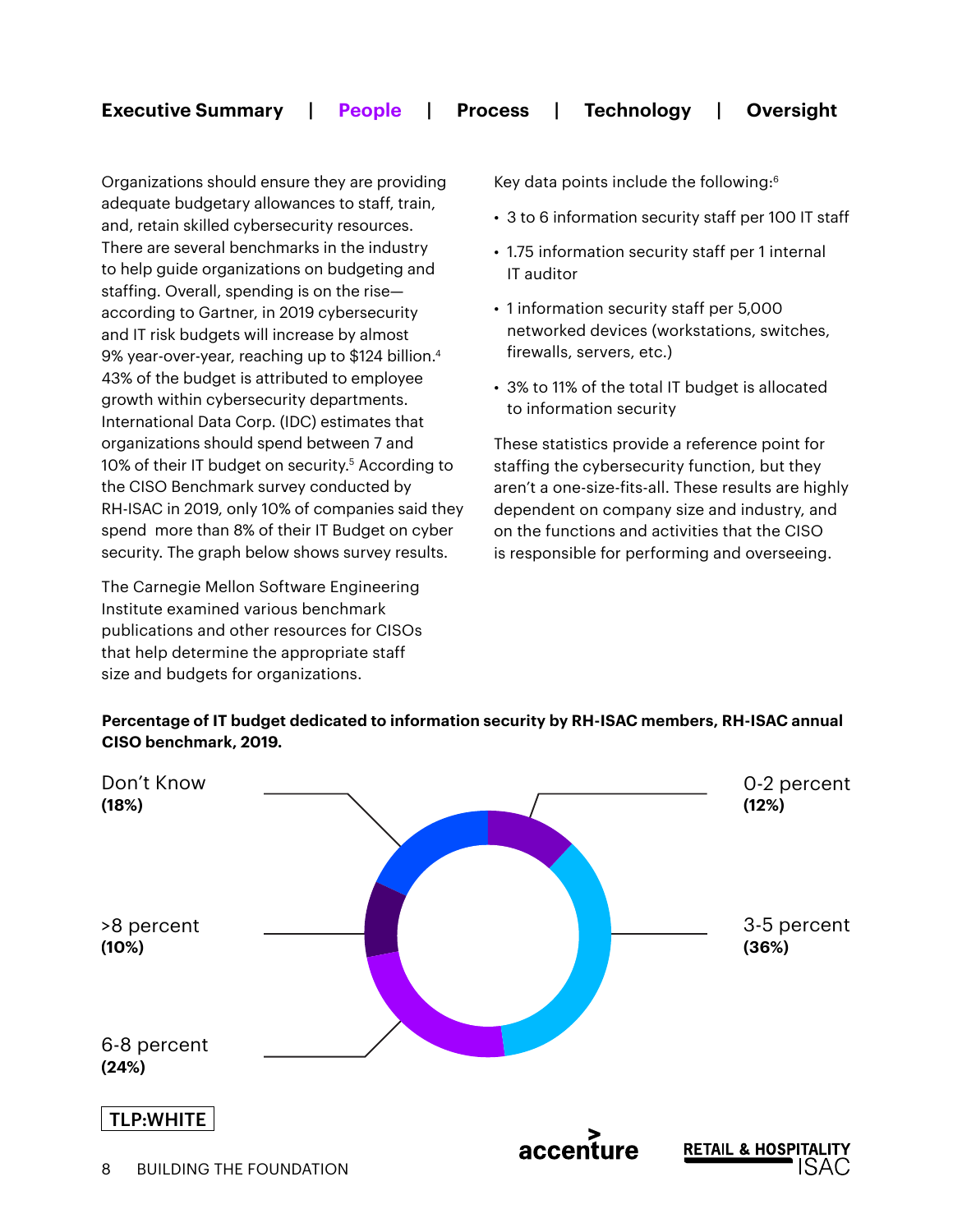## **Tools for evaluating existing cybersecurity staff**

The National Initiative for Cybersecurity Education (NICE) framework released under the [NIST Special Publication 800-181](https://csrc.nist.gov/publications/detail/sp/800-181/final) is a great tool to consider when assessing an organization's existing cybersecurity department.<sup>7</sup> The use of the common vocabulary provided by the NICE framework enables employers to inventory and develop their cybersecurity workforce. The NICE framework can be used by employers and organizational leadership to:

- inventory and track their cybersecurity workforce to gain a greater understanding of the strengths and gaps in knowledge, skills, and abilities and tasks performed;
- identify training and qualification requirements to develop critical knowledge, skills, and abilities to perform cybersecurity tasks;
- improve position descriptions and job vacancy announcements selecting relevant knowledge, skills and abilities (KSAs) and tasks, once work roles and tasks are identified;
- identify the most relevant work roles and develop career paths to guide staff in gaining the requisite skills for those roles;
- establish a shared terminology between hiring managers and human resources (HR) staff for the recruiting, retention, and training of a highly specialized workforce.

TLP:WHITE

accenture



9 BUILDING THE FOUNDATION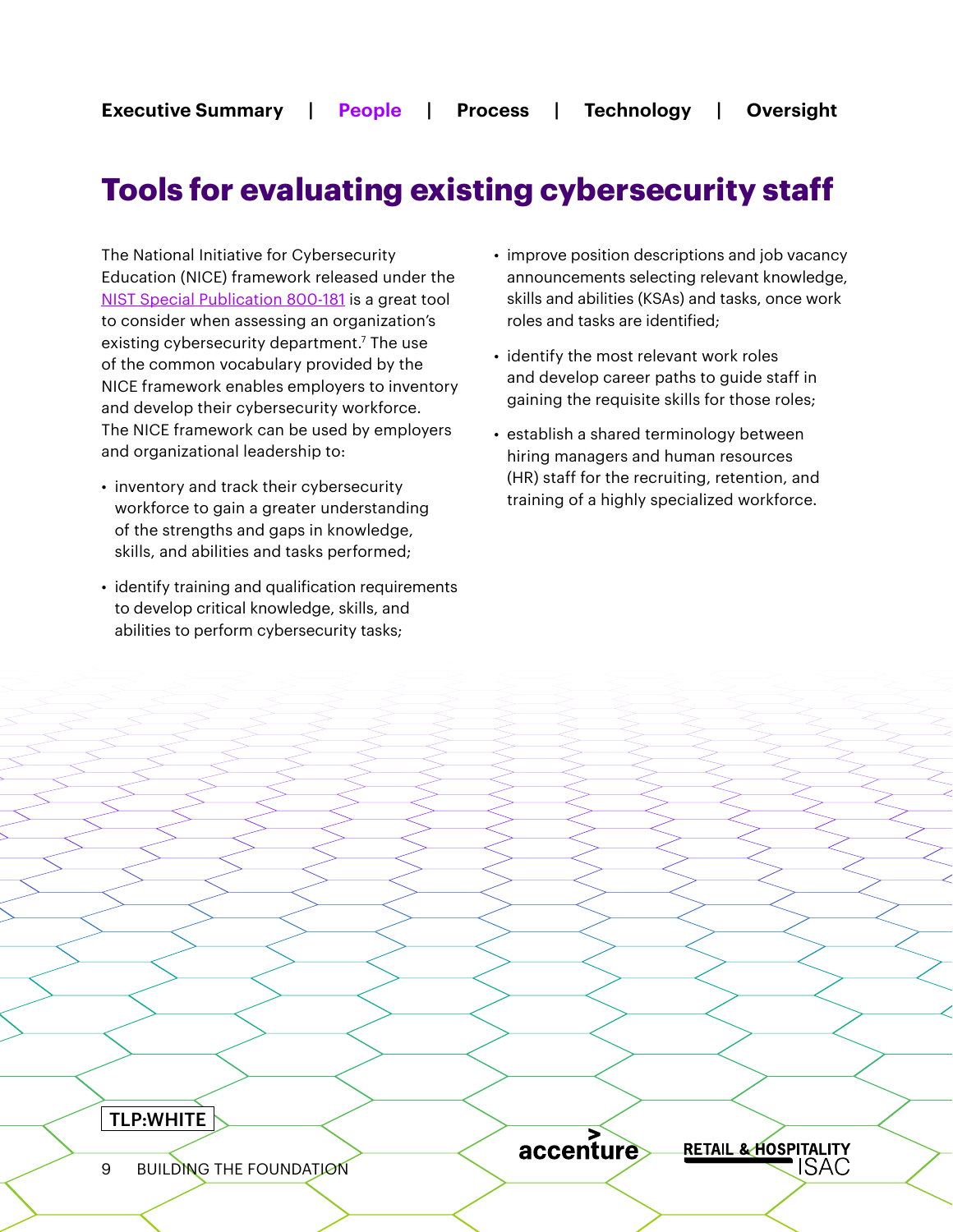## **Cybersecurity employment and attracting talent**

According to the Bureau of Labor Statistics (BLS), employment for information security professionals is projected to grow 32% year over year from now until 2028 which is much faster than the average for all other occupations, which are expected to grow at 7% year over year.<sup>8</sup> The rapid growth is resulting in unavailability of skilled resources. As a result, to fill these critical roles organizations are finding creative ways to attract and retain cyber talent.

Here are a few strategies that can help attract cybersecurity professionals:

- **Internal training programs** many organizations train internal employees to help retain and grow their departments with current employees. Creating an inventory of skill gaps can help determine which skill sets organizational leadership needs to retain and what skill sets they need to acquire.
- **Offering incentives** this includes offering competitive salaries, benefits, paid time off, and support for professional and personal growth.
- **Joining local and national technology professional organizations** – cybersecurity professionals within the organization should consider joining boards at local and national cybersecurity groups to meet potential employees by networking.
- **Using the latest technology** to help engage the younger generations, organizations should consider identifying and using career mobile apps that bring students and organizations together.
- **Encourage diversity** Developing targeted programs to hire, train, and retain a diverse workforce can help to attract more people to the organization.

Additionally, based on a CISO Community Discussion hosted by RH-ISAC, some of the best practices from the retail and hospitality industry include the following:

- **Create an ambassador** Look to increase awareness and generate internal interest by starting a "Security Ambassador Program" or similar program. This can help to help get the word out with other business leaders on specific challenges or issues, drum up talent, and build overall visibility.
- **Partner with educational providers** several members mentioned participating as advisors to local college or university programs that offer cybersecurity training. These members report benefits on multiple fronts:
	- being able to tap into internship programs to build their talent pipeline
	- helping to shape cybersecurity program curriculum to include needed soft skills and other desirable components
	- raising awareness of their company's brand and image by helping to support the next generation of cybersecurity talent
- **Focus on soft skills** one member shared how he focused his hiring strategy to include an enterprise security team of business information security leaders who could speak to non-technical leaders around the globe with a common language focused on cybersecurity risk and risk appetite.

**RETAIL & HOSPI** 

accenture

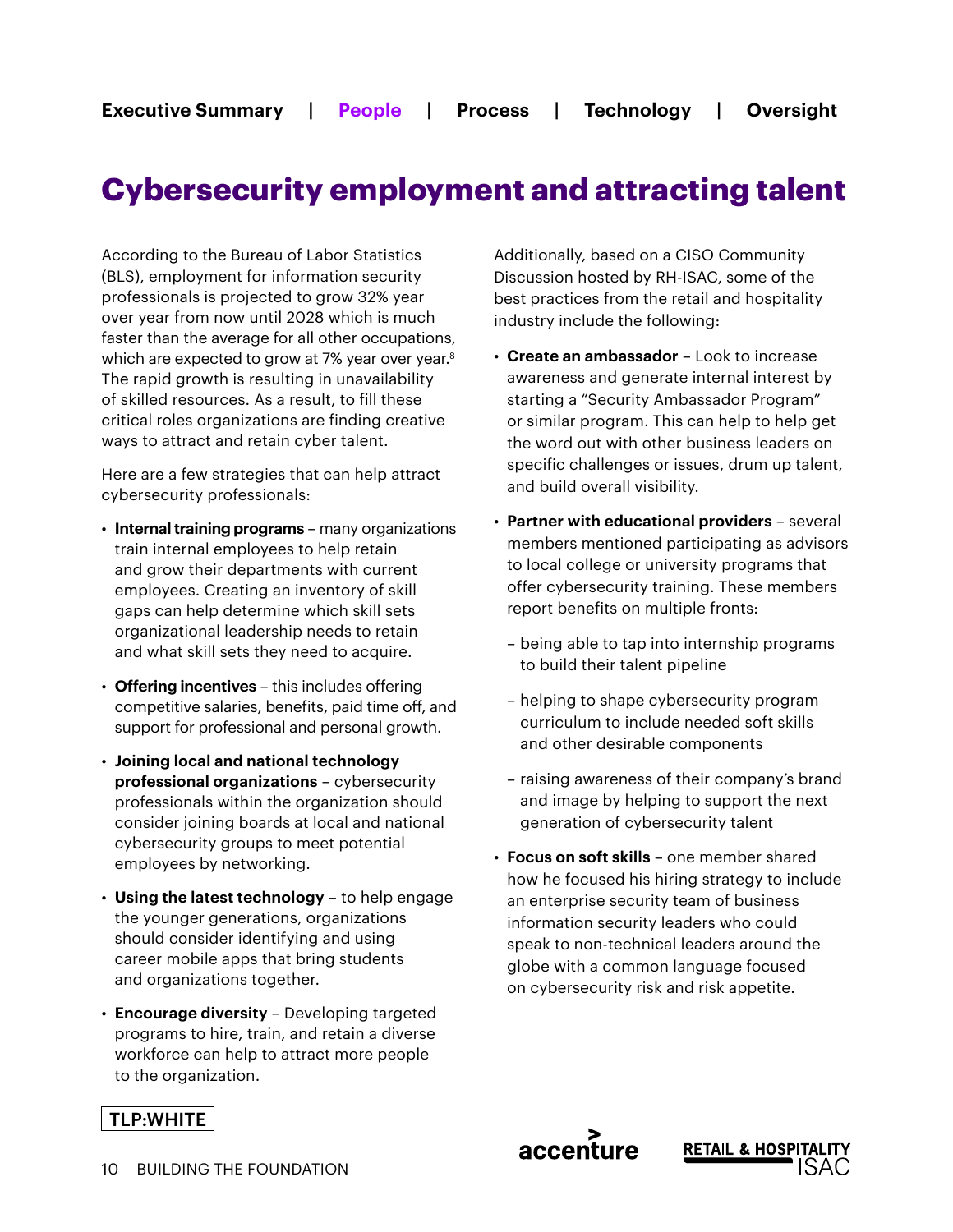## PROCESS - PUTTING PEOPLE TO WORK

A big part of the success of an organization's cybersecurity program relies on effective execution of key cybersecurity processes that help management achieve the program objectives in a consistent and reliable manner.

You can have the best people in place, using the most effective technologies, but if they don't have a reliable process to follow, they can—and often will—still struggle.

Cybersecurity processes are designed to span across the enterprise and require support from several organizational functions for their successful implementation and execution. Process ownership starts from the top (e.g. CxO, Board of Directors, etc.) and works its way through the organization.

Well-designed cybersecurity processes are standardized, define clear accountability and ownership, align with the cybersecurity objectives, evolve over time, and allow for appropriate exception handling.

There is no finish line in cybersecurity, so it's important to continue to develop and improve maturity levels around processes to maximize effectiveness of any cybersecurity program.

This sub-section provides insights into four key areas:

- i. Key processes for an effective cybersecurity program
- ii. Collaboration with other business functions
- iii. Implementing continuous process improvements
- iv. Nurturing a culture of security

accenture

RETAIL & HOSPITA<del>LITY</del>

ISAS

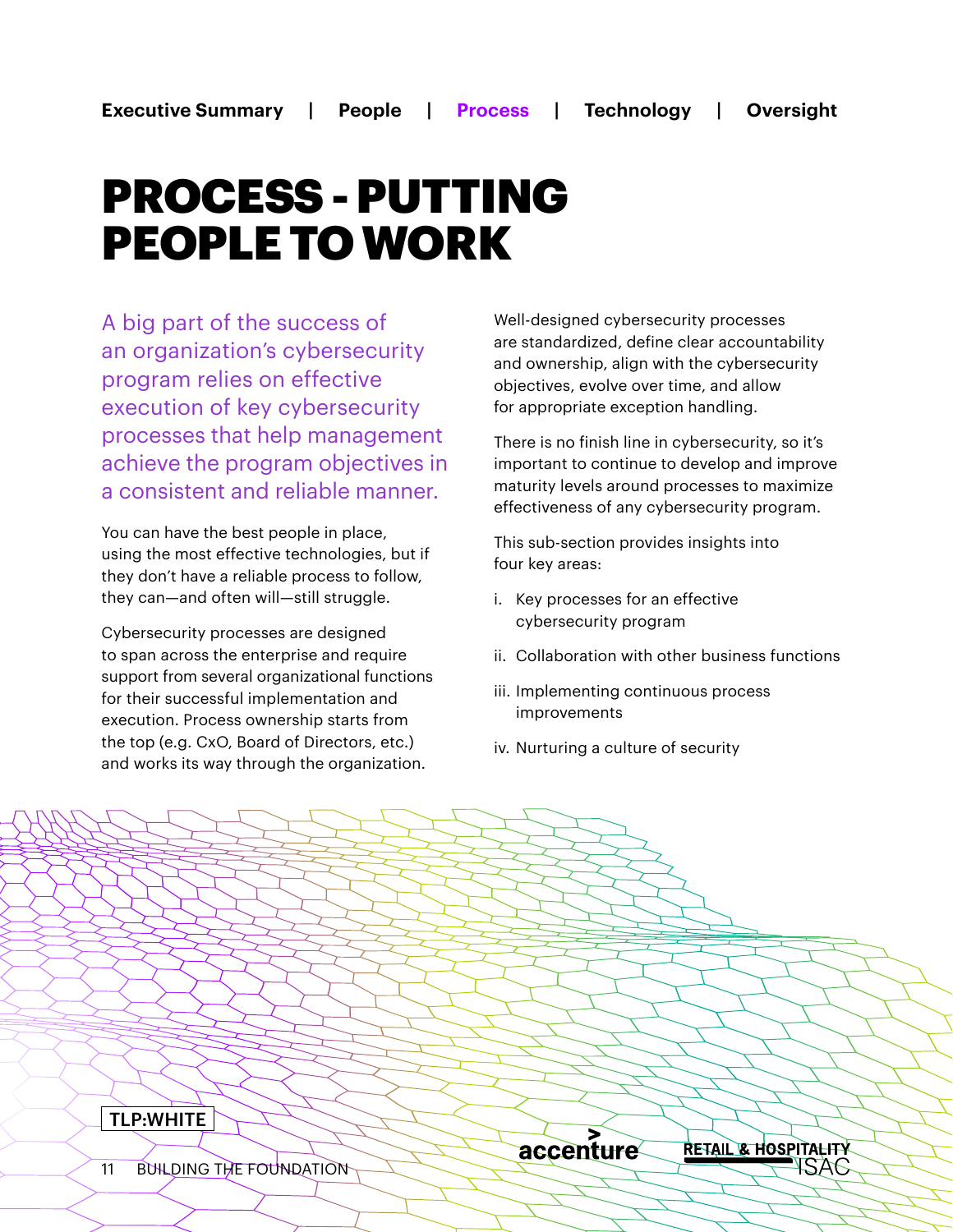## **Key processes for an effective cybersecurity program**

There are thousands of cybersecurity processes established to govern day-to-day operations. Listed below are processes that a typical cybersecurity department covers to keep pace with potential threats and to help maintain a proactive security posture. These operational, management, and reporting processes are relevant for any size company:

- **Risk Management Process** (including privacy risk) – Identifying, monitoring, and managing potential risks to minimize threats. Privacy Impact Assessments help to determine data classifications and the potential privacy data and security risks of security projects.
- **Identity and Access Management** Ensuring there are security controls and governing processes in place, so employees have appropriate access to information and files.
- **Security Monitoring** Scanning all infrastructure and enterprise operations using logs and alarms to identify anomalies and help minimize risks.
- **Maintaining Technology and Security Appliances** – Verifying that all security tools used are inventoried, patched, have change management plans, and have a lifecycle roadmap to ensure their ongoing effectiveness.
- **Audit and Compliance Processes** Monitoring employees and vendors to see if they are working within the policy that correlates with required mandates. Audit processes also assist in determining effectiveness of other processes and where improvements and enhancements may be necessary. Ongoing compliance changes around processing, storing, and transferring sensitive data requires organizations to monitor, track, and respond to changing compliance requirements.
- **Security Incident Response Process** Preparing to respond to an incident. Every employee should be aware of their role in the event of an incident. An effective and well-communicated security incident response process helps organizations detect and respond to security incidents in a timely manner and potentially reduce the operational losses.

Implementing these processes helps cybersecurity teams to proactively try to prevent and respond to concerns in the event of a cybersecurity incident.

accenture

**RETAIL & HOSPI**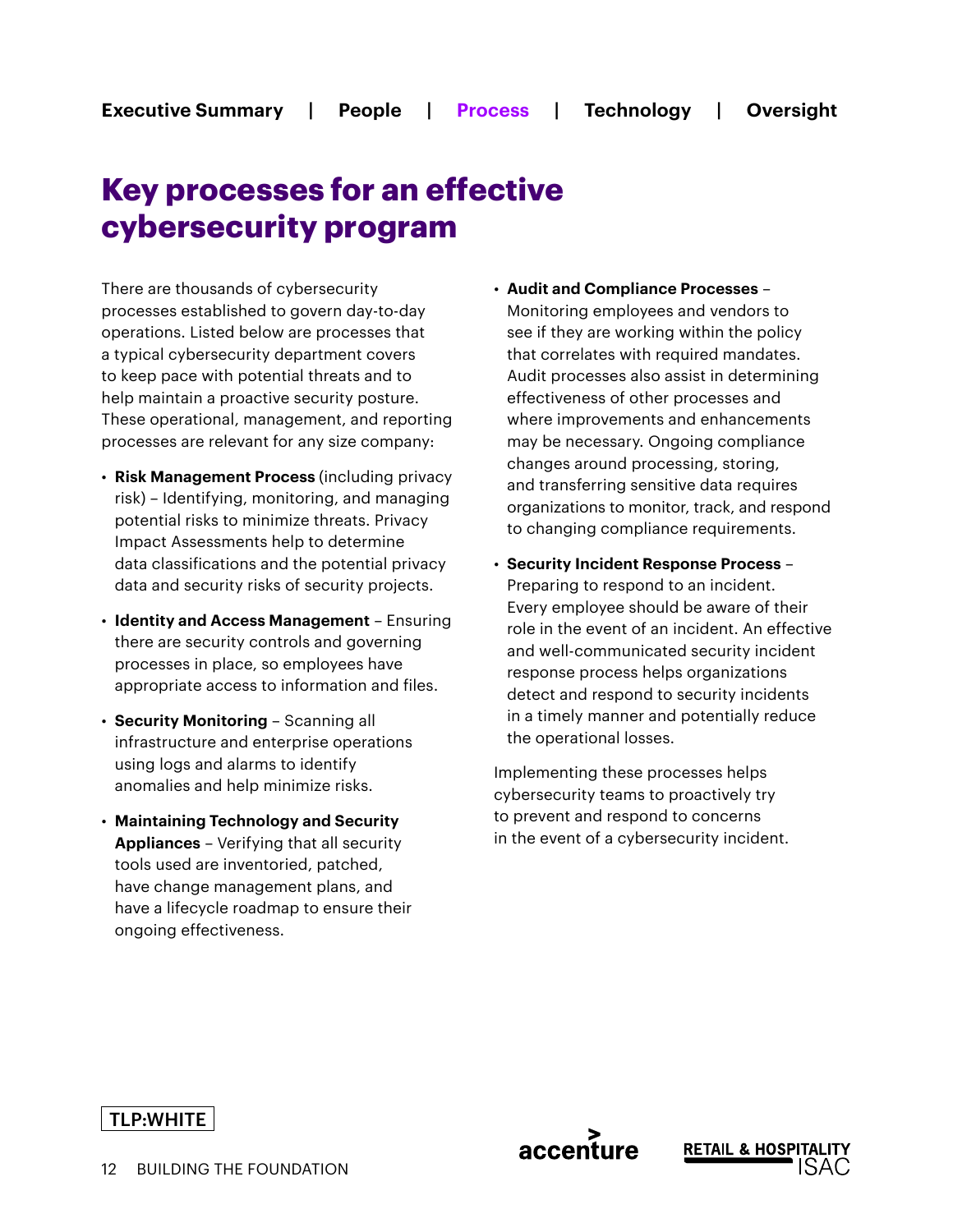## **Collaboration with other business functions**

Cybersecurity processes extend and govern activities across the organization and can result in many interdependencies between cybersecurity and other business functions. It is vitally important that other functions provide support for cybersecurity initiatives and offer appropriate resources as necessary to make the cybersecurity initiatives a success. Identifying security "champions" across the organization can help communicate goals, foster relationships, and make security more "approachable" to individuals from other business functions.

Business functions that security often has interactions with include:

- **Individual Lines of Business** It is critical for the core lines of businesses to integrate with the enterprise cybersecurity program and adhere to the policies established by the program for protecting the organization and customer data. For example, a business that needs to capture sensitive customer and financial data at point of sale terminals requires strong security controls and an understanding of business processes to develop a secure solution.
- **Privacy Office** A privacy standard is set by the privacy office on how to process, protect, and manage sensitive data across its lifecycle. Privacy office and cybersecurity teams should work together to identify and classify sensitive data in order to put strong governance and security controls around it.
- **Legal Department** The legal department assists with defining cybersecurity policies and procedures, specifically around legal implications of the policy manuals.

They also play an integral part when reviewing third party contracts around risk and managing legal risk from security incidents.

- **Executive Management** (CIO/COO/CFO) – Security requires top-level management commitment to make the program successful. The executive management and organizational leadership need to know of the current security posture of the organization and should be informed periodically about the state of security by security leadership.
- **Procurement**  This department is instrumental when determining which security tools and services will be used. In many cases they also oversee the requirements for third parties that the organization works with to reduce any potential risk. There are several federal mandates required to do assessments to determine how third parties safeguard their networks.
- **Finance**  Many organizations have the finance department discuss potential projects to help determine the level of priority. Finance can assist with business impact analysis (BIA) to help determine the cost implications of a project.
- **Human Resources** Human resources helps to identify, qualify and attract cybersecurity skills required for the organization.
- **Marketing** The marketing department is concerned with protecting the brand and customer data in the retail and hospitality industry and is responsible for the roll out of digital customer experience initiatives which have additional cybersecurity implications.

**RETAIL & HOSPITAL** 

accenture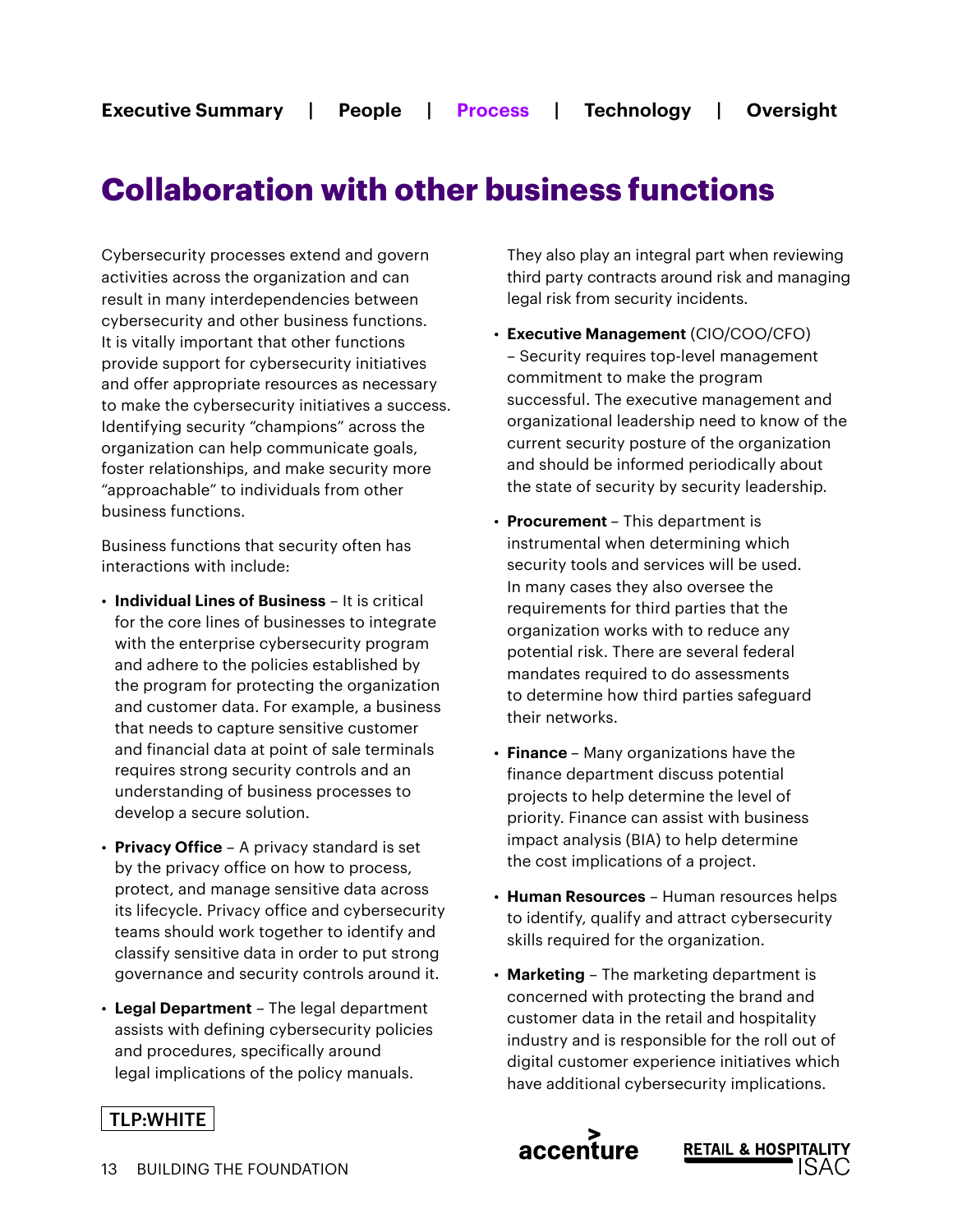## **Implementing continuous process improvements**

Cybersecurity is evolving continuously, and organizations should make every effort to establish continuous improvement processes to adapt their cybersecurity programs based on multiple drivers of change. The following outlines some of these key drivers along with guidance on how organizations can adapt:

#### **External Drivers for Change**

- **Growing Complex Threats** As described in the [Retail and Hospitality Threat Trend Report,](https://www.accenture.com/us-en/insights/consulting/retail-hospitality-threat-trend-report) Accenture iDefense and RH-ISAC analysis saw cybercriminals and cyber-espionage groups remain active throughout 2018. Retail and hospitality industries are increasingly targeted for the payments card data and the loyalty points data that they host, and payment card breaches continue to increase in frequency and volume.<sup>9</sup> Complex malware, advanced persistent threats (APT), ransomware, and other attacks are growing and ever-evolving. A threat-risk assessment conducted periodically will help the organization understand the changing threat landscape and update their program and processes to protect their assets.
- **Changing Regulatory and Industry Standards** Over the past year, several security and privacyfocused regulations have been mandated by multiple geographical jurisdictions. Hospitality and retail organizations often span multiple geographies and need to keep up-to-date on the changing regulatory landscape specific to each region. A quarterly review of internal policies and security controls in alignment with regulatory requirements will help organizations to maintain adherence to regulatory requirements. External data sources providing analysis of updated regulatory requirements can be leveraged to review impacts to the risk and controls framework.

#### **Internal Drivers for Change**

- **Organizational Changes** As the competitive landscape changes, organizations respond by updating their business models and revenue streams. This leads to changes in strategy, operations, and other organizational restructuring (including people movement). Organizations should review their cybersecurity risks before, during, and after any major restructuring, and update the cybersecurity program as part of their change management function. Any major people movement should automatically trigger review of key cybersecurity processes.
- **Data Consumption and Associated Technology Evolution** – With the advent of new technologies in the retail and hospitality sectors (e.g. IoT in supply chain, digital apps for room check-in, etc.), organizations are changing the way they are using customer data and how external access is granted to sensitive information. With changing data consumption and underlying delivery technology, changes are warranted in the security architecture, privacy and security policies, security assessment frameworks, and core technology implementation for data protection (e.g. cloud-based data loss prevention to prevent data exfiltration stored on cloud platforms through a vulnerable application).

#### **Inherent Process Issues**

• **Inherent issues within certain cybersecurity processes** are typically identified by participating actors once the processes are released for consumption. For example, incident response processes are often updated by following table top exercises (for simulation) as well as after security incidents or major security breaches. Cybersecurity processes should have mechanisms to update them as part of their ongoing operations.



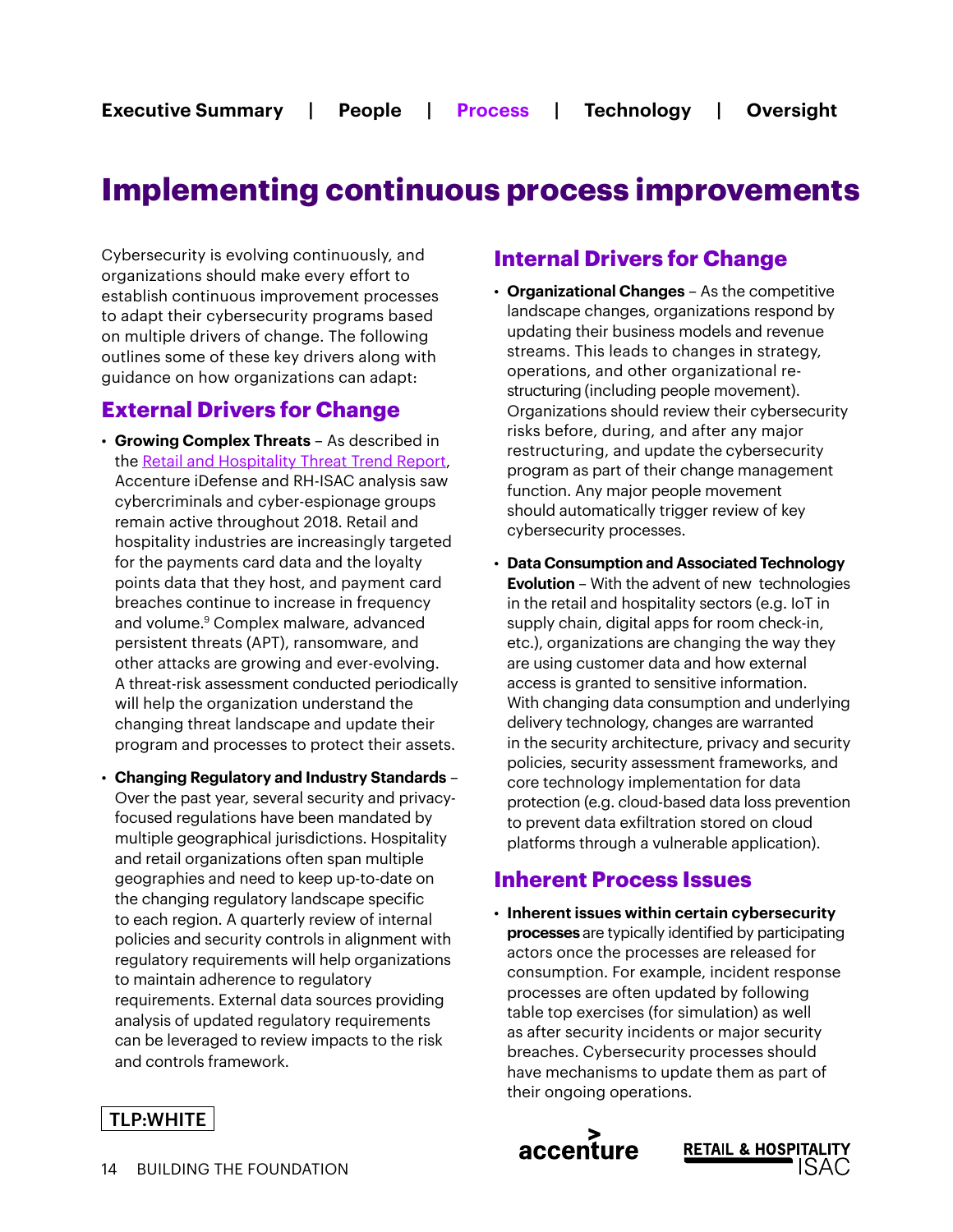### **Nurturing a culture of security**

As we've stressed throughout this guide, cybersecurity should be, ultimately, everyone's responsibility within the organization. A good way to help create and sustain a culture of cybersecurity is to deploy more usable and practical cybersecurity processes, which reduce friction and are easier to follow by various business functions. Making sure that there is clear and consistent communication on cybersecurity policies and processes within the organization helps keep team members apprised of developments and increases their adherence to the processes.

Below are a few methods to help be effective at disseminating the organization's cybersecurity message:

- Provide regulatory and policy updates at quarterly or bi-annual cybersecurity meetings
- Have ongoing cybersecurity training via web and face-to-face to make it interactive
- Share cybersecurity news and updates via corporate communication channels, such as through company newsletters or emails
- Create a cybersecurity awareness month
- Partner with national and state cybersecurity initiatives
- Promote good cybersecurity hygiene with contests

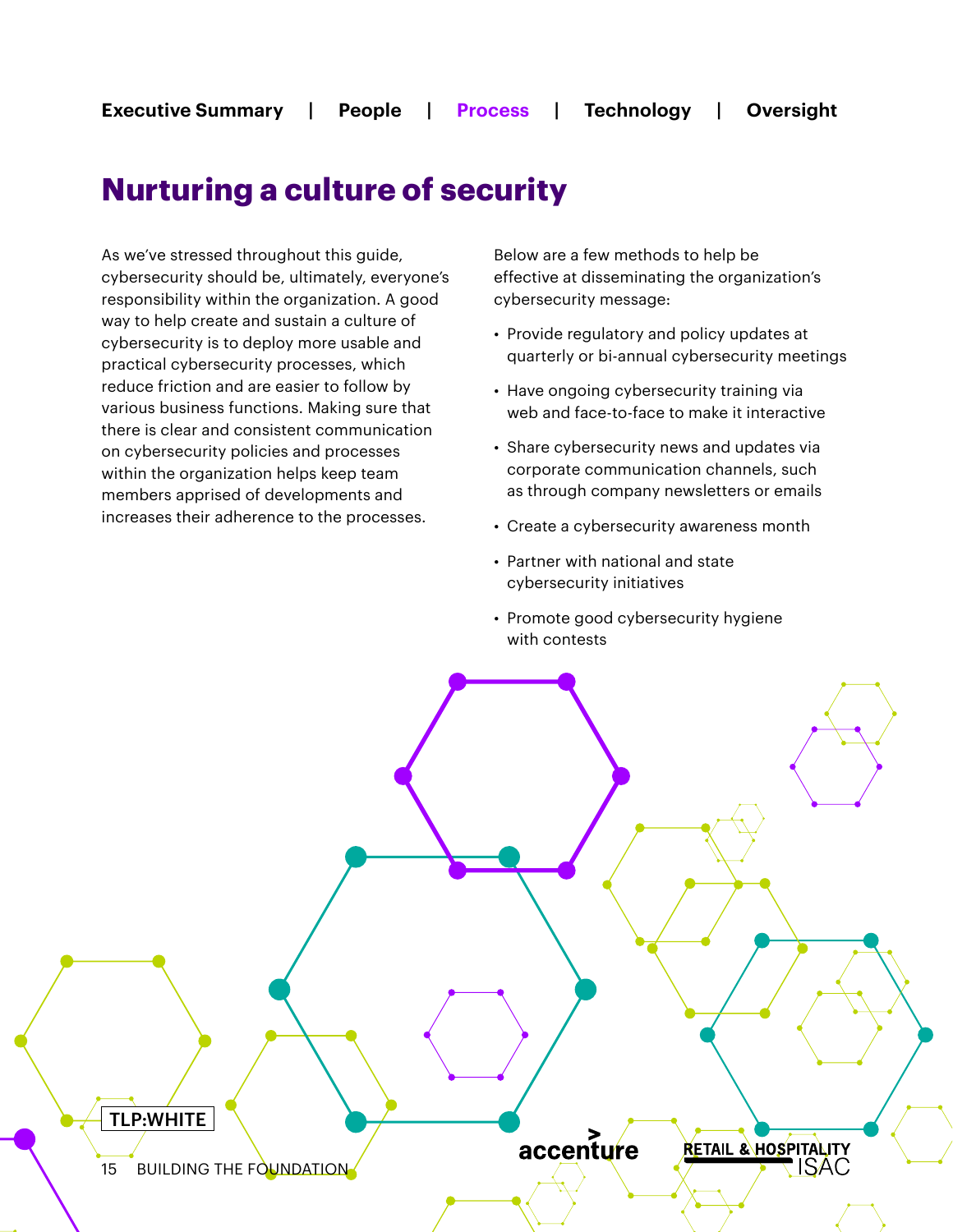## TECHNOLOGY – THE TOOLS OF THE TRADE

In this section, we review the technologies required to operate an effective cybersecurity program. Specifically, we discuss common technology frameworks, how to prioritize technology implementation, maximizing existing spend, and partnering with other departments to maximize your budget.

Technology plays a crucial role in effective implementation of an organization's cybersecurity program. A multitude of tools and technologies exist in the market that organizations need to carefully review and deploy to achieve their program objectives.

Organizations should develop an enterprise security architecture and select appropriate technologies based on their ability to meet the defined objectives. The aim should be to maximize the return on technology investments while meeting the needs of the cybersecurity program and minimizing overlap in capabilities. This sub-section provides a primer on the following areas:

- i. Selecting the appropriate technologies with minimal costs
- ii. Prioritizing technology implementation
- iii. Partnering with other functions for technology spend

accenture

RETAIL & HOSPITALITY

ISAC

TLP:WHITE

16 BUILDING THE FOUNDATION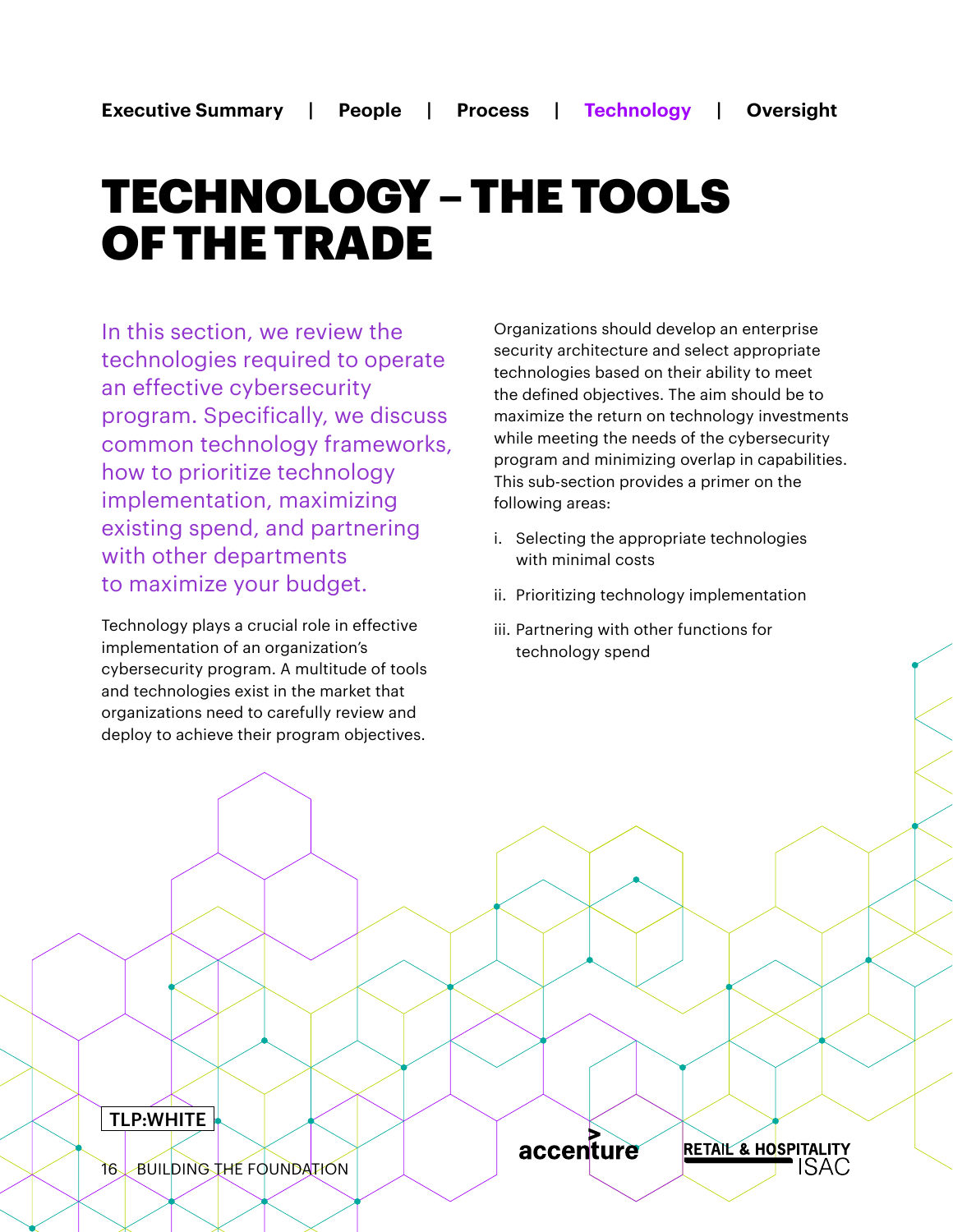## **Selecting the appropriate technologies with minimal costs**

The cybersecurity market is flooded with tools and technologies, making it increasingly difficult to select the right solutions to meet the organization's security objectives, particularly if you're working with limited budgets and experienced staff. Organizations should build a technology selection framework that aligns with the enterprise technology and security architecture.

These steps can provide a high-level approach for making procurement decisions, as well as for ongoing rationalization of tools and technology:

#### **Step 1 – Assess Cybersecurity Risks**

Conduct an enterprise-wide cybersecurity risk assessment to identify key risks and associated risk mitigation strategy.

#### **Step 2 – Spend Analysis Driven by Risk**

Review the organization's security budget and allocate spend in proportion to the risks identified previously.

#### **Step 3 – Capability Mapping**

Identify key cybersecurity capabilities and associated controls that would help mitigate the identified risks. Prioritize capabilities based on security vision and goals, and alignment with business objectives.

#### **Step 4 – Tools Analysis and Rationalization**

For prioritized capabilities, identify potential tools and technologies that the organization may possess or needs to acquire. Rationalize tools in a progressive manner by deploying foundational tools first that provide broader coverage and then moving toward advanced tools that target specific areas.

#### **Step 5 – Periodic Assessment of Implemented Tools**

A periodic review of technology implemented by the organization would help identify ones which are redundant, barely used, or require additional capacity to maintain performance. These assessments would also help identify capabilities that are no longer necessary or ones that have not been adequately catered to with existing tools.

#### TLP:WHITE

accenture

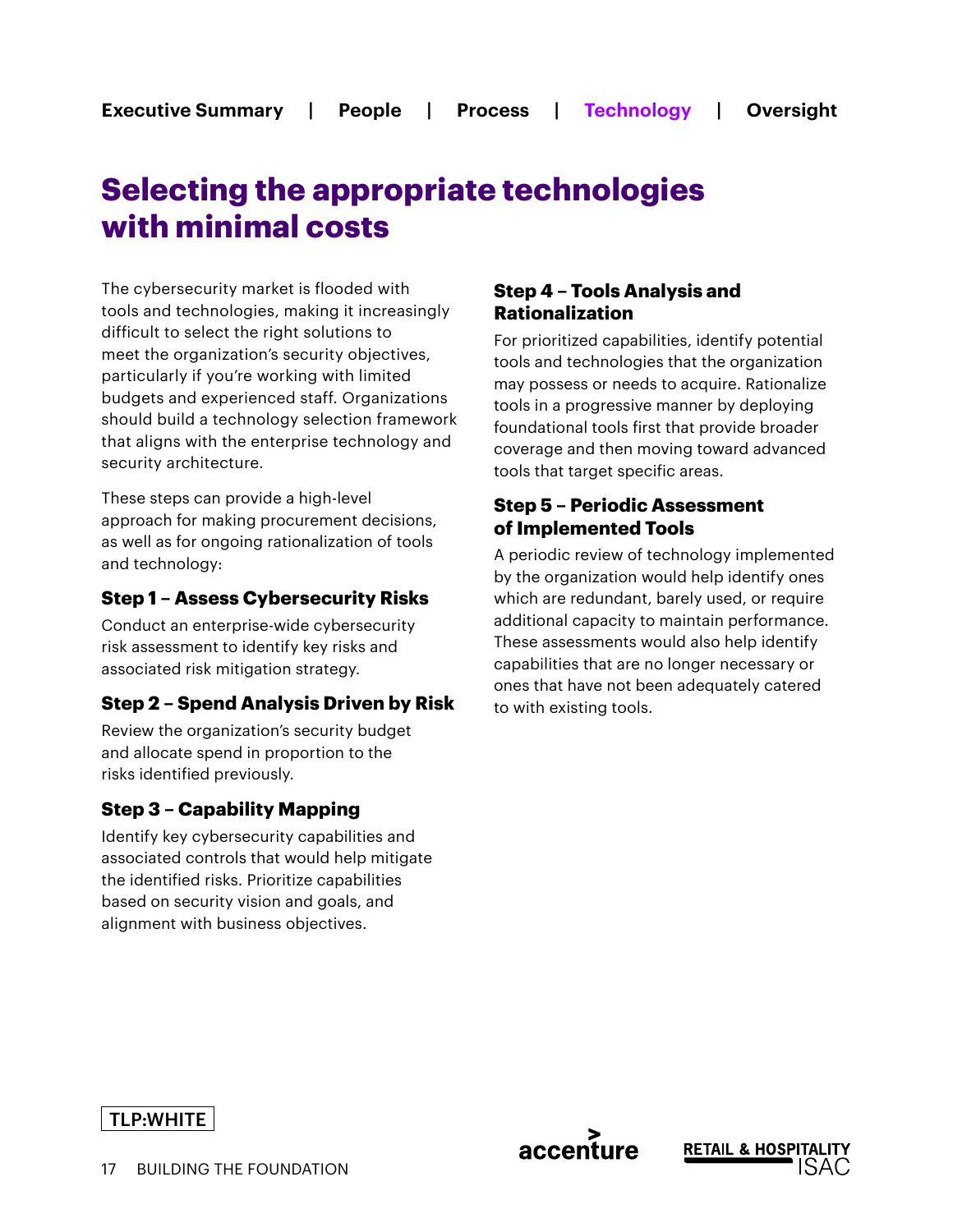## **Prioritizing technology implementation**

Technology implementation projects can sometimes be initiated in a siloed manner, creating a disconnect with the organization's strategy and the impact of a cybersecurity project. The siloed approach can create serious inefficiencies, as similar projects with overlapping capabilities may be executed in distinct groups across the organization. This can put additional stress on resources around people and technologies. Organizations should consider a macro-level approach when determining which projects to move forward with and should consolidate projects that overlap with other departments to reduce costs and improve organizational alignment.

The following are recommendations for prioritizing technology implementation projects:

- **• Host organizational strategic-level cybersecurity planning meetings** – Meet with the leadership team to understand which projects are deemed high priority across the organization. Following that, assess and determine what projects are high priority and which ones can be consolidated across departments. This will require periodic strategic planning sessions and will help the organization to focus on high priority projects. It is also ideal to set metrics and milestones to keep track of progress.
- **• Identify priority factors**  As part of project selection process, ask the associated stakeholders to identify and explain the purpose of a project, what impact the project will have, what the potential loss of not executing the project would be, and other reasons for project consideration and approval.

Some areas to review for potential cybersecurity projects include:

- Risk mitigation
- Customer enhancement
- Industry advantage
- Cost reduction
- Federal, state or local mandate requirement
- Improved quality
- Profit opportunity

accenture

- Business operations improvement
- **• Return on Investment (ROI) analysis** Review the overall financial implications of individual cybersecurity projects against the perceived benefits to determine the ROI. Prioritize projects with higher ROI or earlier breakeven of the costs, as they would result in the maximum effectiveness of employed capital.
- **• Resource validation**  Significant resource commitments may be required to execute critical cybersecurity projects. This may result in unavailability of resources to perform existing functions or responsibilities, thereby reducing overall effectiveness of the cybersecurity program. Resource validation should include an analysis of resources needed to implement the project, provide ongoing support after stabilization, and to continue performing existing capabilities without any reduction in performance.

**RETAIL & HOSPI**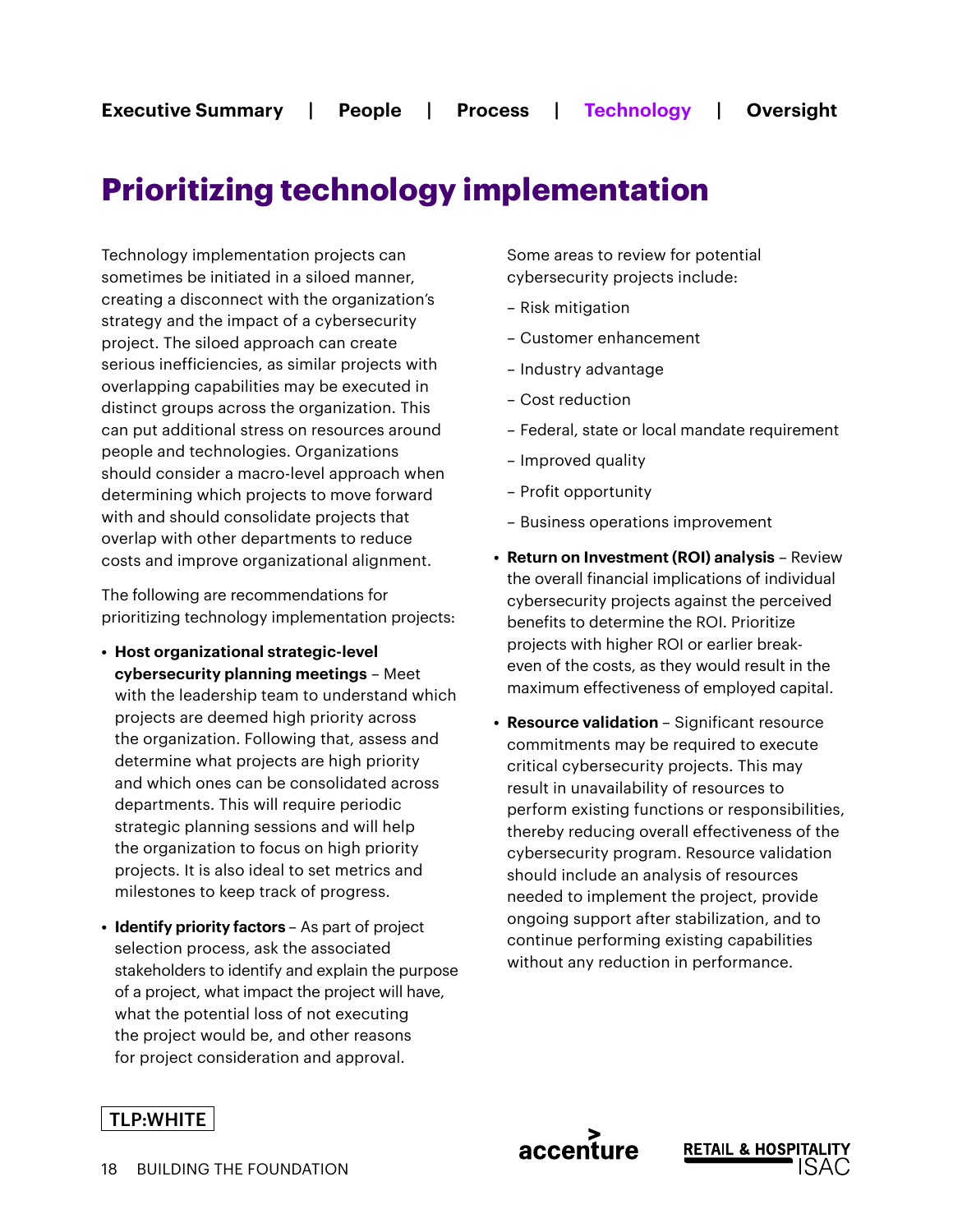## **Partnering with other functions for technology spend**

One useful strategy for the security group to maximize available funds is to partner with other organizational functions in deploying technology solutions that meet both business and cybersecurity needs. Many functions, specifically the internal ones, require technology to perform their day-to-day operations which also have capabilities that could be utilized by the security group (e.g. ERP systems for finance function, service management and ticketing platforms for IT function, etc.). By partnering with such functions, security teams can ensure that the right tools are selected by the business from the start and that security capabilities are considered when performing the tool selection.

The following are some recommendations on partnering for technology spend:

- Identify business functions with potential overlaps in technology capabilities
- Validate synergies for partnership with other functions
- Require the program management office to monitor projects across the organization and help identify which projects can be combined for technology spend
- Interface with the procurement team to consider combining budgets for similar technologies and projects initiated by other functions
- Maintain a list of security capabilities that needs associated technologies, and identify which ones could have a value proposition for other functions—thereby allowing for proactive collaboration with the other functions

TLP:WHITE

accenture

RETAIL & HOSPITALITY **ISAC** 

19 BUILDING THE FOUNDATION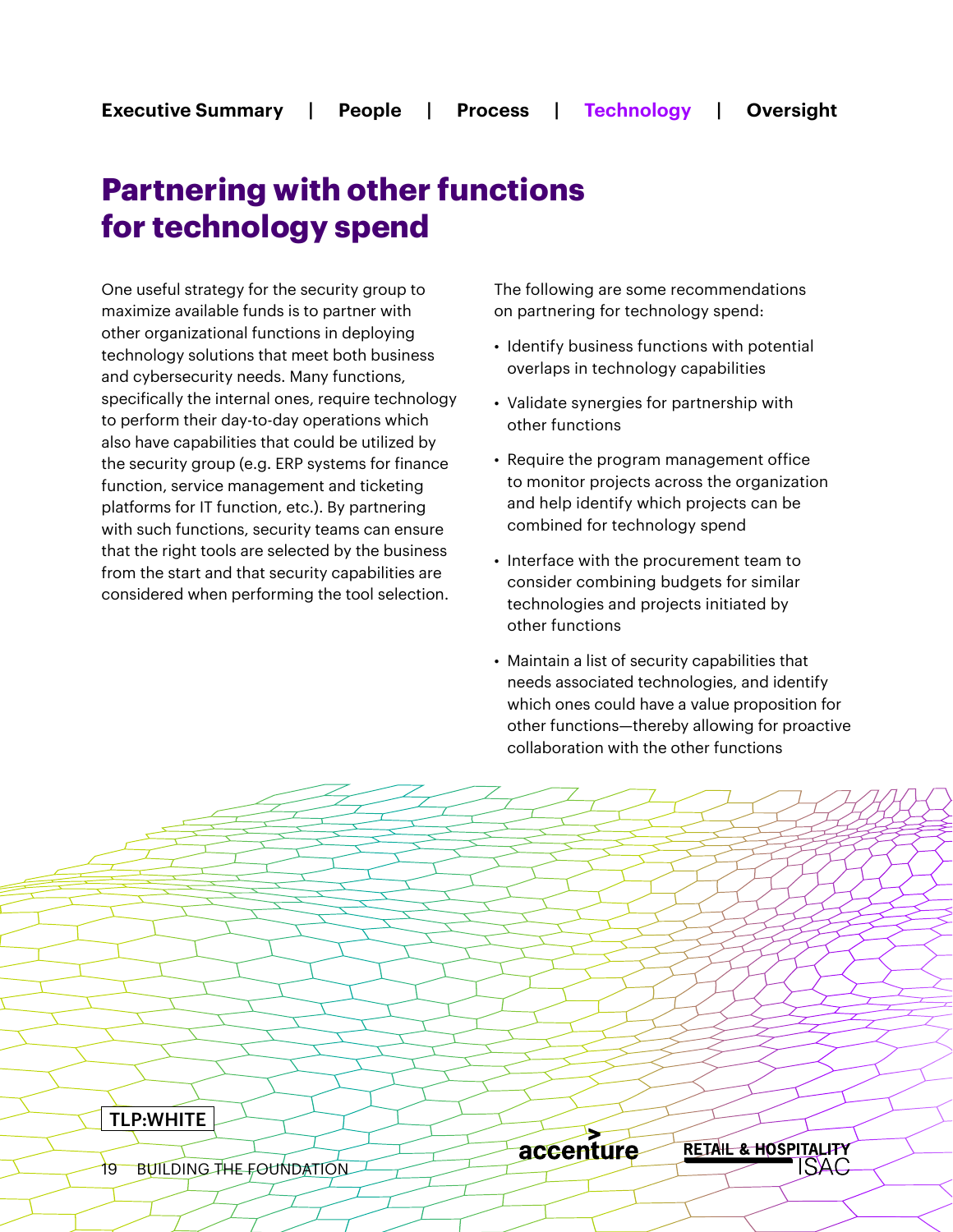## OVERSIGHT – WATCHING THE WATCHMEN

An oversight function is critical to help determine potential risks and to identify areas to improve the cybersecurity program.

Clearly established accountability and responsibilities help organizations maintain the direction and effectiveness of the cybersecurity program, helping to achieve the team's goals and objectives. Below are some of the key oversight functions for a typical cybersecurity program:

#### **Board of Directors and Executive Management**

Board members and executive management should understand cybersecurity to ensure the proper questions are being asked from the cybersecurity team. It is recommended to have regular meetings between the security leadership and the board to help identify potential risks and discuss remediation plans. In case of neglected responsibilities, the board could be held responsible in litigation, and insurance claims could potentially be denied due to non-compliance of the policy requirements when safeguarding systems. Audit committees can be set up to further enable and apprise the Board of Directors, and are instrumental to improving visibility on cyber security issues.

According to Accenture Security, cybersecurity briefings to the board should capture the following key components:

- Threats to the organization's most important lines of business and how those threats are changing
- Activities the business is doing to protect itself from cyber-attacks and their effectiveness
- Strategic options and initiatives in-flight across the business, and what the security leadership is doing to manage the inherent risks
- Residual risks and what the business needs to do about them

Understanding these items can position the board to be in a better place to help shape cybersecurity challenges and issues.

#### **Operational Management**

Operational management assists with the crucial monitoring of day-to-day activities supporting the cybersecurity program. They align with the executive management's vision and ensure adherence to the processes established as part of the program, providing tactical oversight on staff. The operational management should be kept current of any changes to the program vision and goals and empowered with appropriate administrative and technical solutions to execute their responsibilities.





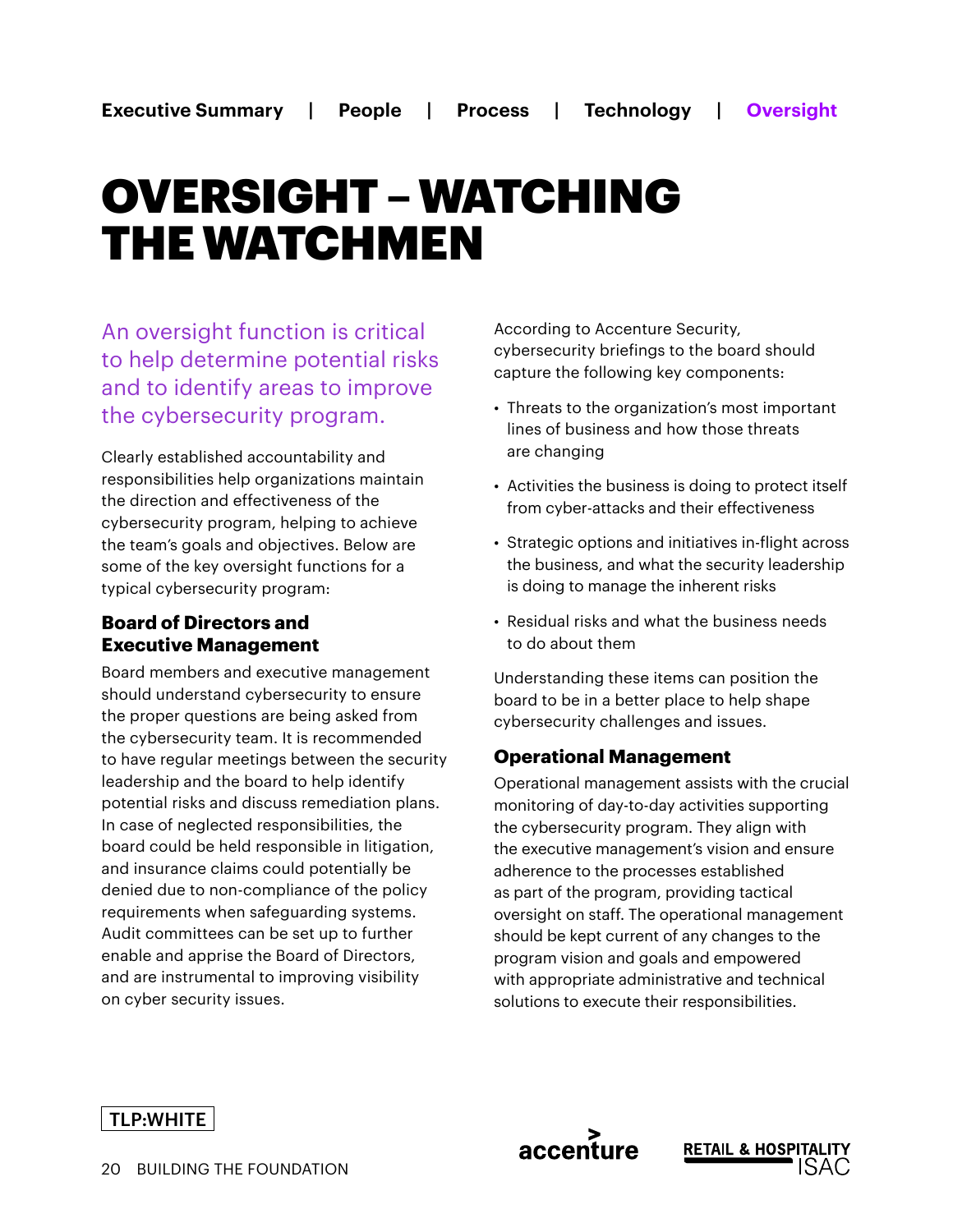#### **Audit**

Internal and external audits (third line of defense) are important to validate technical, physical, and administrative controls effectiveness. Independent audits help identify gaps and create remediation plans to help mitigate risks. Internal audits help organizations police themselves where external audits include an outside third-party to help identify high risk controls. At the minimum, annual audits should be conducted for the cybersecurity program and an audit issues remediation plan should be developed and socialized with the board.

#### **Metrics and Reporting Dashboards**

Ongoing monitoring and reporting of key metrics for the cybersecurity program helps ensure that the program stays on-track with its objectives and instills confidence in its effectiveness. Metrics also enable leadership to take corrective action in case the program is deviating from its objectives.

Organizations should carefully select appropriate Key Performance Indexes (KPIs) and Key Risk Indicators (KRIs) to be reported to the management. Interactive dashboards help in communicating the metrics in the most effective manner, however reports should be tailored to the audience (e.g. executive management reports, operational management reports, etc.).

#### **External Regulatory Oversight**

accenture

**RETAIL & HOSPI** 

Regulatory frameworks and other industry standards are requiring organizations to deploy additional controls and provide appropriate oversight on their cybersecurity program. Adherence to appropriate regulations and standards provides organizations with the right guidance and direction to meet the cybersecurity requirements.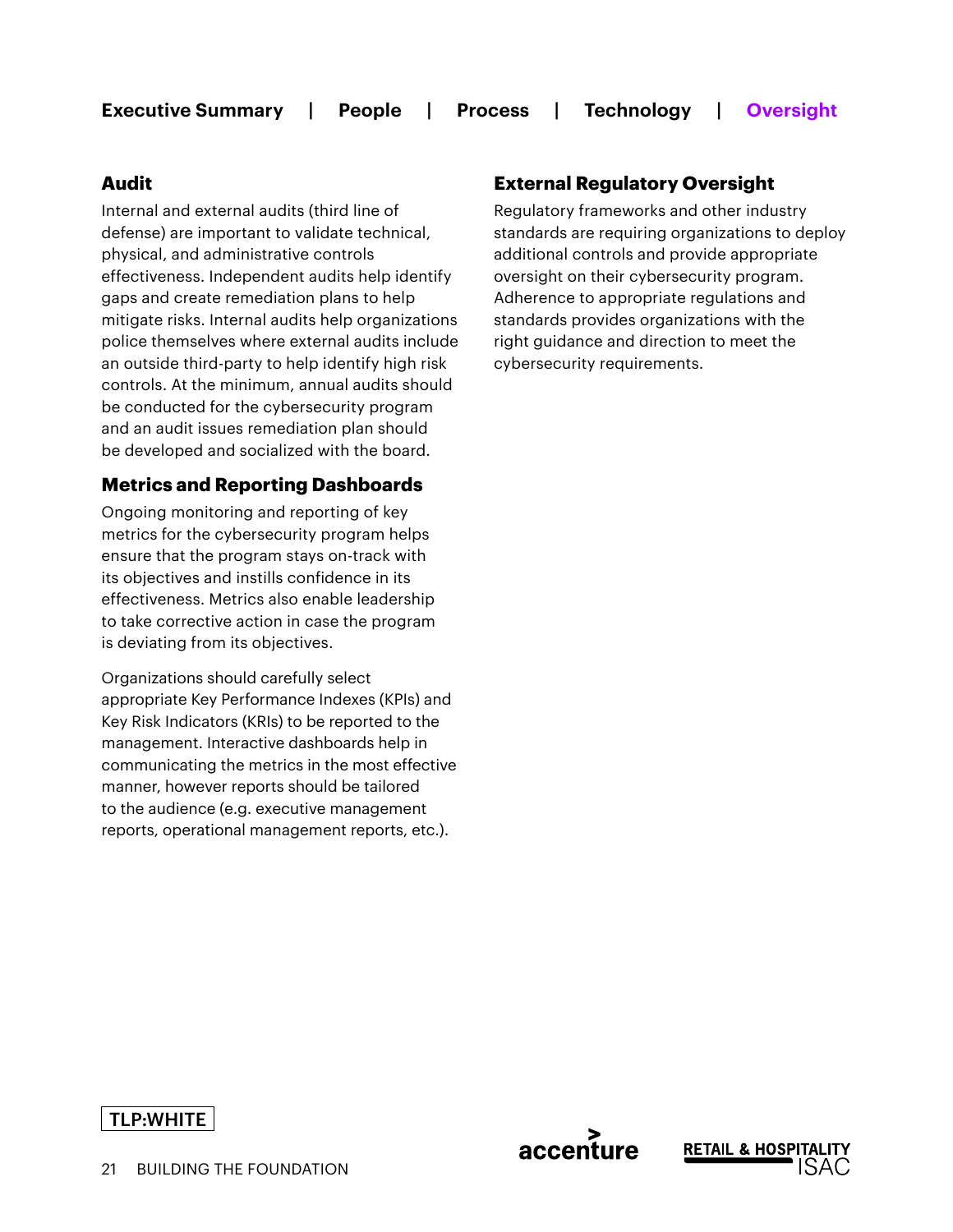## **Action Items**

**As you begin to think about the organization of your security program, think about the organization of your company as a whole, and how security can fit in.**

How big is my IT infrastructure, and how many people might I need to manage security?

Do I have people in place already with security expertise? If not, do I have a strategy for attracting more?

How do the departments within my organization work together? Where are the pain points? How does security fit into the bigger picture?

What policies and processes are already in place around security? How have they been implemented?

What technology do we currently have in place? Is it well-inventoried and documented?

What is our need for expanding that technology, and do we have the budget for it?

What kind of governance and oversight do we have in place overall, and with regard to security specifically?

What kind of reporting and measuring do we currently do on our security practices?





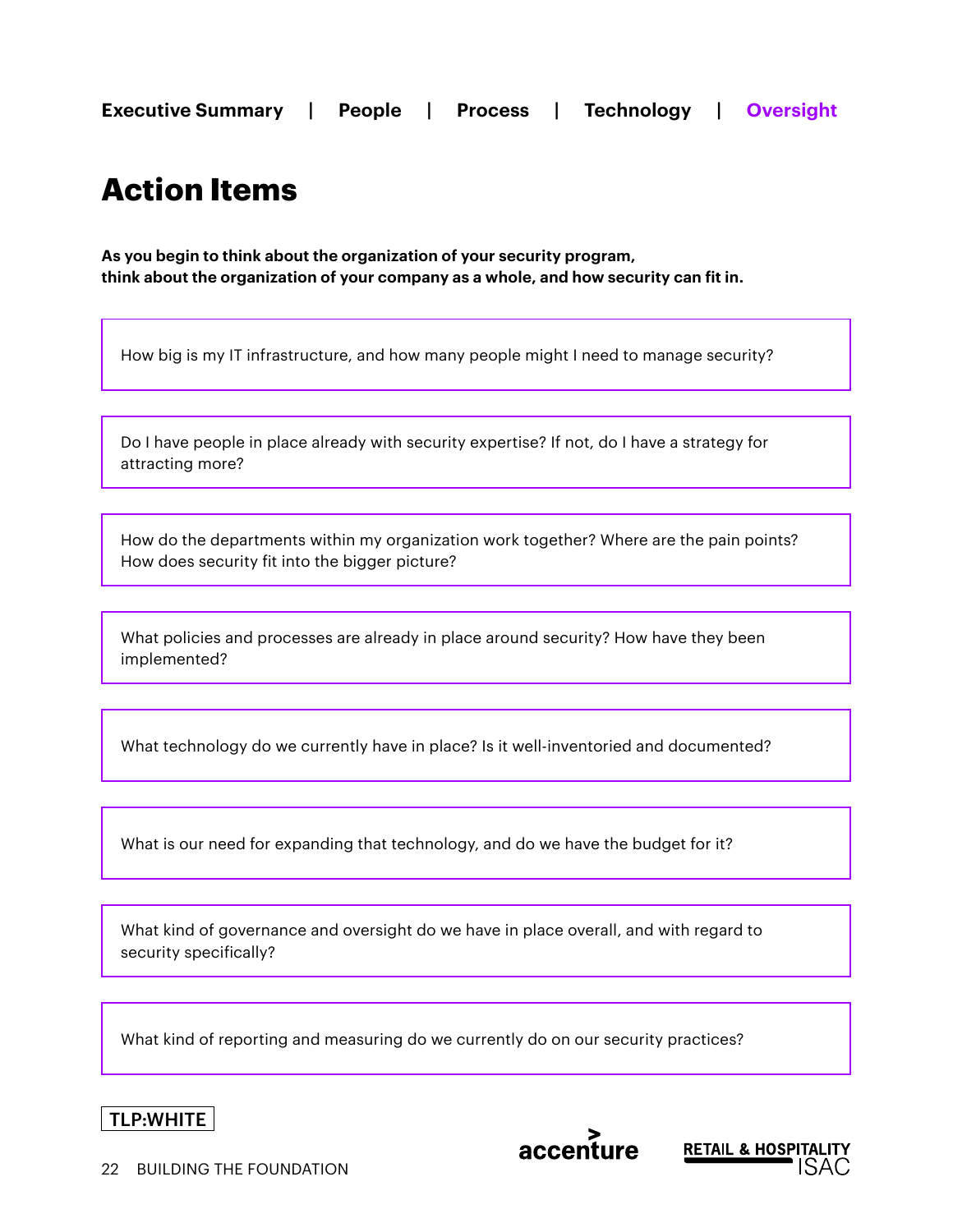## **References**

- "Gartner Top 7 Security Risk Trends for 2019", Smarter with Gartner, June 19, 2019. [https://www.gartner.com/en/](https://www.gartner.com/en/human-resources/research/talentneuron/cybersecurity-labor-shortage-and-covid-19) [human-resources/research/talentneuron/](https://www.gartner.com/en/human-resources/research/talentneuron/cybersecurity-labor-shortage-and-covid-19) [cybersecurity-labor-shortage-and-covid-19.](https://www.gartner.com/en/human-resources/research/talentneuron/cybersecurity-labor-shortage-and-covid-19)
- <sup>2</sup> "Framework for Improving Critical Infrastructure Cybersecurity", National Institute of Standards and Technology, April 16, 2018. [https://nvlpubs.nist.gov/nistpubs/](https://nvlpubs.nist.gov/nistpubs/CSWP/NIST.CSWP.04162018.pdf) [CSWP/NIST.CSWP.04162018.pdf](https://nvlpubs.nist.gov/nistpubs/CSWP/NIST.CSWP.04162018.pdf).
- <sup>3</sup> "Three Lines of Defense", The Institute of Internal Auditors, June 2019. [https://na.theiia.](https://na.theiia.org/about-ia/PublicDocuments/3LOD-IIA-Exposure-Document.pdf) [org/about-ia/PublicDocuments/3LOD-IIA-](https://na.theiia.org/about-ia/PublicDocuments/3LOD-IIA-Exposure-Document.pdf)[Exposure-Document.pdf.](https://na.theiia.org/about-ia/PublicDocuments/3LOD-IIA-Exposure-Document.pdf)
- <sup>4</sup> "Gartner Forecasts Worldwide Information Security Spending to Exceed \$124 Billion in 2019", Gartner Newsroom, August 15, 2018. [https://www.gartner.com/en/newsroom/](https://www.gartner.com/en/newsroom/press-releases/2018-08-15-gartner-forecasts-worldwide-information-security-spending-to-exceed-124-billion-in-2019) [press-releases/2018-08-15-gartner-forecasts](https://www.gartner.com/en/newsroom/press-releases/2018-08-15-gartner-forecasts-worldwide-information-security-spending-to-exceed-124-billion-in-2019)[worldwide-information-security-spending-to](https://www.gartner.com/en/newsroom/press-releases/2018-08-15-gartner-forecasts-worldwide-information-security-spending-to-exceed-124-billion-in-2019)[exceed-124-billion-in-2019.](https://www.gartner.com/en/newsroom/press-releases/2018-08-15-gartner-forecasts-worldwide-information-security-spending-to-exceed-124-billion-in-2019)
- <sup>5</sup> "How much should you spend on security?", CSO, August 20, 2019. [https://www.csoonline.](https://www.csoonline.com/article/3432138/how-much-should-you-spend-on-security.html?upd=1566483968575) [com/article/3432138/how-much-should-you](https://www.csoonline.com/article/3432138/how-much-should-you-spend-on-security.html?upd=1566483968575)[spend-on-security.html?upd=1566483968575](https://www.csoonline.com/article/3432138/how-much-should-you-spend-on-security.html?upd=1566483968575).
- <sup>6</sup> "Structuring the Chief Information Security Officer Organization", Carnegie Mellon University, September 2015. [https://](https://resources.sei.cmu.edu/asset_files/TechnicalNote/2015_004_001_446198.pdf) [resources.sei.cmu.edu/asset\\_files/](https://resources.sei.cmu.edu/asset_files/TechnicalNote/2015_004_001_446198.pdf) [TechnicalNote/2015\\_004\\_001\\_446198.pdf](https://resources.sei.cmu.edu/asset_files/TechnicalNote/2015_004_001_446198.pdf).
- <sup>7</sup> "National Initiative for Cybersecurity Education (NICE) Cybersecurity Workforce Framework", National Institute of Standards and Technology, August 2017. [https://csrc.](https://csrc.nist.gov/publications/detail/sp/800-181/final) [nist.gov/publications/detail/sp/800-181/final](https://csrc.nist.gov/publications/detail/sp/800-181/final).
- <sup>8</sup> "Occupational Outlook Handbook" Bureau of Labor Statistics, September 4, 2019. [https://www.bls.gov/ooh/computer-and](https://www.bls.gov/ooh/computer-and-information-technology/information-securi,ty-analysts.htm)[information-technology/information](https://www.bls.gov/ooh/computer-and-information-technology/information-securi,ty-analysts.htm)[securi,ty-analysts.htm](https://www.bls.gov/ooh/computer-and-information-technology/information-securi,ty-analysts.htm).
- "Retail and Hospitality Threat Trend Report", Accenture, Retail & Hospitality ISAC, 2019. [https://www.accenture.com/us-en/insights/](https://www.accenture.com/us-en/insights/consulting/retail-hospitality-threat-trend-report) [consulting/retail-hospitality-threat-trend](https://www.accenture.com/us-en/insights/consulting/retail-hospitality-threat-trend-report)[report](https://www.accenture.com/us-en/insights/consulting/retail-hospitality-threat-trend-report).
- <sup>10</sup> The Cyber-Committed CEO and Board" Accenture Security, 2017. [https://www.](https://www.accenture.com/_acnmedia/pdf-42/accenture-cyber-committed-ceo-and-board-pov.pdf) [accenture.com/\\_acnmedia/pdf-42/accenture](https://www.accenture.com/_acnmedia/pdf-42/accenture-cyber-committed-ceo-and-board-pov.pdf)[cyber-committed-ceo-and-board-pov.pdf.](https://www.accenture.com/_acnmedia/pdf-42/accenture-cyber-committed-ceo-and-board-pov.pdf)

**RETAIL & HOSPI** 

accenture